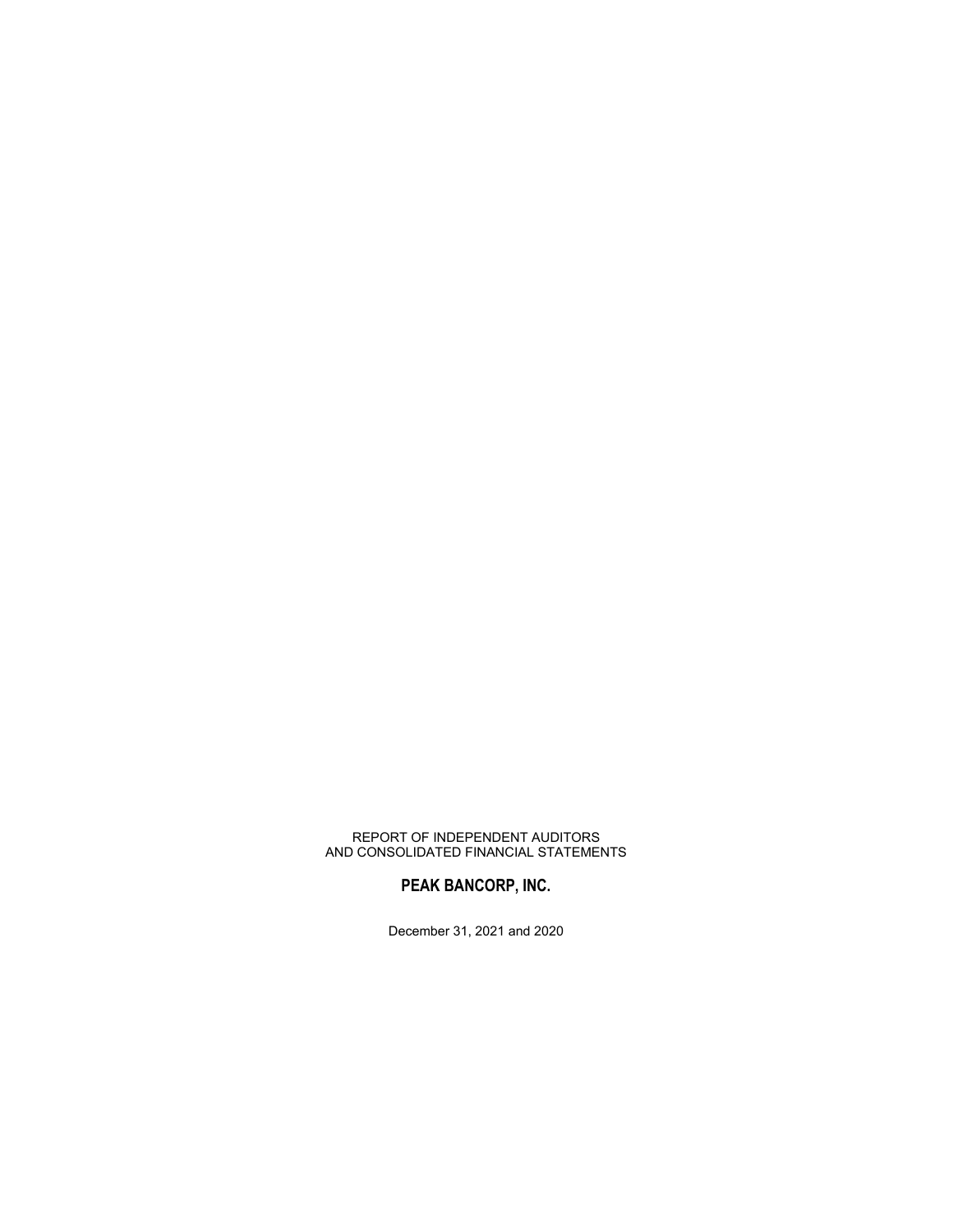# **Table of Contents**

|                                                            | <b>PAGE</b> |
|------------------------------------------------------------|-------------|
| <b>Report of Independent Auditors</b>                      | $3 - 4$     |
| <b>Financial Statements</b>                                |             |
| Consolidated statements of financial condition             | $5 - 6$     |
| Consolidated statements of income                          |             |
| Consolidated statements of comprehensive income            | 8           |
| Consolidated statements of changes in stockholders' equity | 9           |
| Consolidated statements of cash flows                      | 10          |
| Notes to consolidated financial statements                 | 11–36       |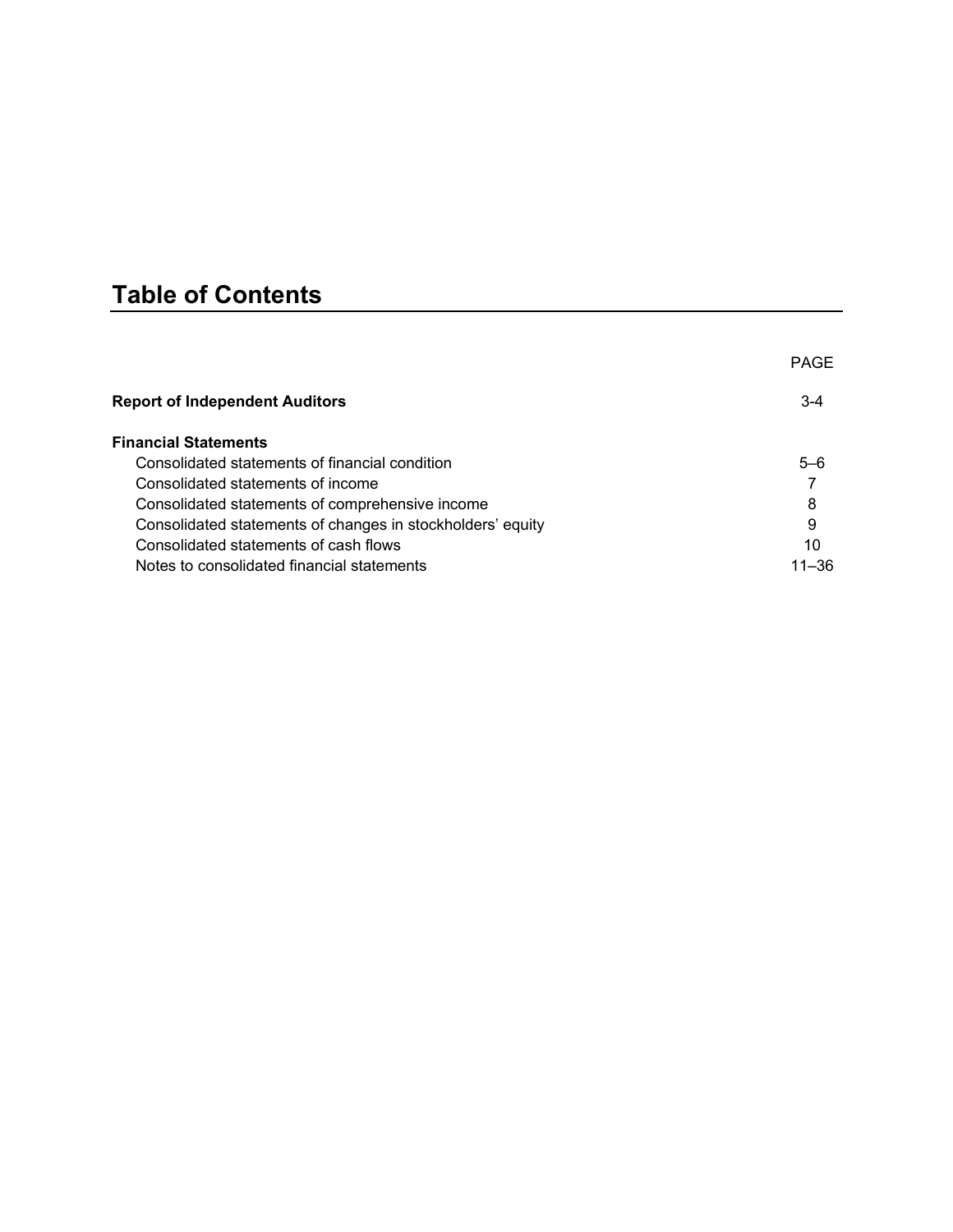

## **Report of Independent Auditors**

Board of Directors and Stockholders Peak Bancorp, Inc.

#### **Report on the Audit of the Financial Statements**

#### *Opinion*

We have audited the consolidated financial statements of Peak Bancorp, Inc., which comprise the consolidated statements of financial condition as of December 31, 2021 and 2020, and the related consolidated statements of income, comprehensive income, changes in stockholders' equity, and cash flows for the years then ended, and the related notes to the consolidated financial statements.

In our opinion, the accompanying consolidated financial statements present fairly, in all material respects, the financial position of Peak Bancorp, Inc. as of December 31, 2021 and 2020, and the results of its operations and its cash flows for the years then ended in accordance with accounting principles generally accepted in the United States of America.

#### *Basis for Opinion*

We conducted our audits in accordance with auditing standards generally accepted in the United States of America (GAAS). Our responsibilities under those standards are further described in the Auditor's Responsibilities for the Audit of the Financial Statements section of our report. We are required to be independent of Peak Bancorp, Inc. and to meet our other ethical responsibilities, in accordance with the relevant ethical requirements relating to our audits. We believe that the audit evidence we have obtained is sufficient and appropriate to provide a basis for our audit opinion.

#### *Responsibilities of Management for the Financial Statements*

Management is responsible for the preparation and fair presentation of the consolidated financial statements in accordance with accounting principles generally accepted in the United States of America, and for the design, implementation, and maintenance of internal control relevant to the preparation and fair presentation of financial statements that are free from material misstatement, whether due to fraud or error.

In preparing the financial statements, management is required to evaluate whether there are conditions or events, considered in the aggregate, that raise substantial doubt about Peak Bancorp, Inc.'s ability to continue as a going concern within one year after the date that the financial statements are available to be issued.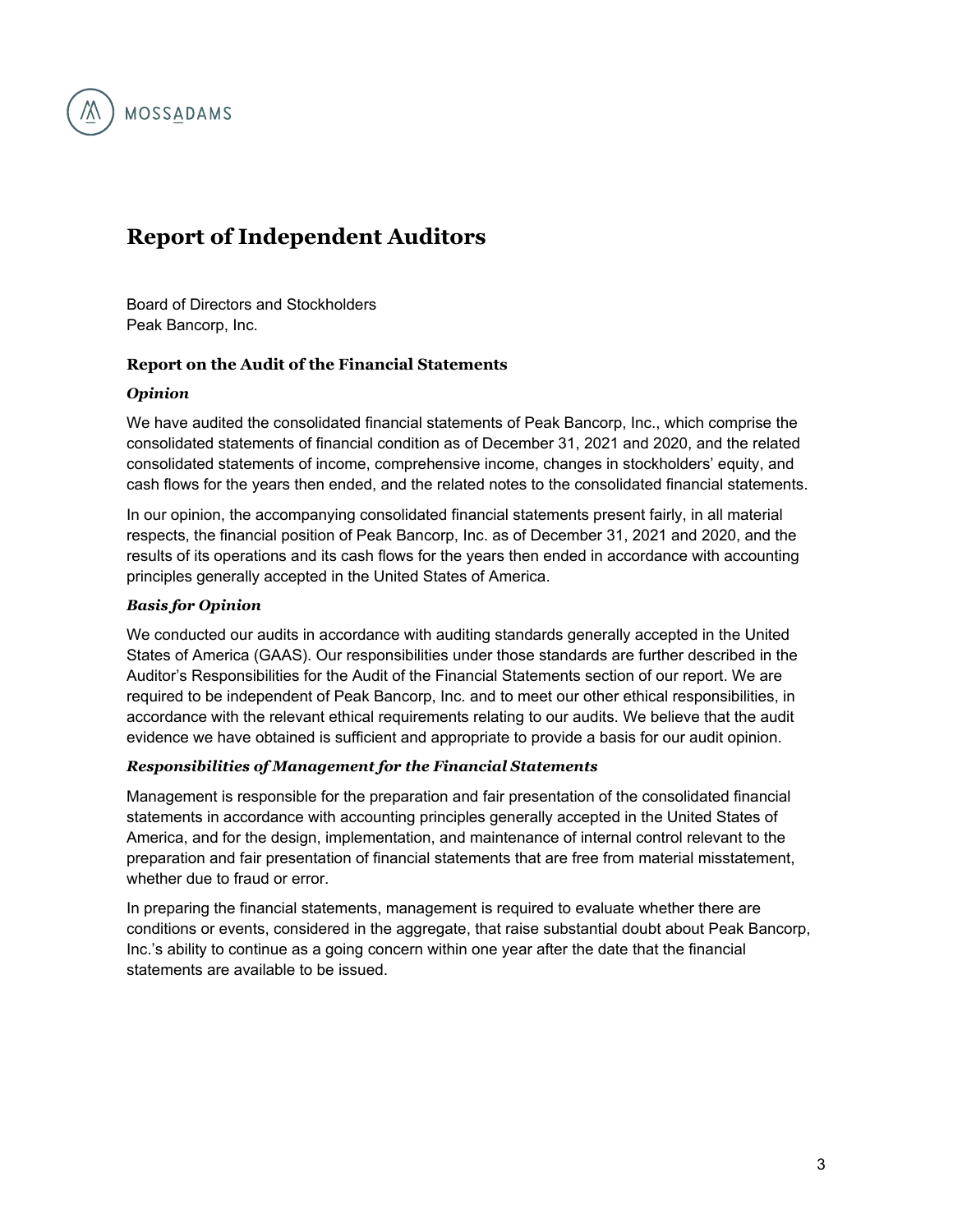#### *Auditor's Responsibilities for the Audit of the Financial Statements*

Our objectives are to obtain reasonable assurance about whether the consolidated financial statements as a whole are free from material misstatement, whether due to fraud or error, and to issue an auditor's report that includes our opinion. Reasonable assurance is a high level of assurance but is not absolute assurance and therefore is not a guarantee that an audit conducted in accordance with GAAS will always detect a material misstatement when it exists. The risk of not detecting a material misstatement resulting from fraud is higher than for one resulting from error, as fraud may involve collusion, forgery, intentional omissions, misrepresentations, or the override of internal control. Misstatements are considered material if there is a substantial likelihood that, individually or in the aggregate, they would influence the judgment made by a reasonable user based on the consolidated financial statements.

In performing an audit in accordance with GAAS, we:

- Exercise professional judgment and maintain professional skepticism throughout the audit.
- Identify and assess the risks of material misstatement of the financial statements, whether due to fraud or error, and design and perform audit procedures responsive to those risks. Such procedures include examining, on a test basis, evidence regarding the amounts and disclosures in the financial statements.
- Obtain an understanding of internal control relevant to the audit in order to design audit procedures that are appropriate in the circumstances, but not for the purpose of expressing an opinion on the effectiveness of Peak Bancorp, Inc.'s internal control. Accordingly, no such opinion is expressed.
- Evaluate the appropriateness of accounting policies used and the reasonableness of significant accounting estimates made by management, as well as evaluate the overall presentation of the financial statements.
- Conclude whether, in our judgment, there are conditions or events, considered in the aggregate, that raise substantial doubt about Peak Bancorp, Inc.'s ability to continue as a going concern for a reasonable period of time.

We are required to communicate with those charged with governance regarding, among other matters, the planned scope and timing of the audit, significant audit findings, and certain internal control–related matters that we identified during the audit.

Moss adams SSP

Spokane, Washington April 18, 2022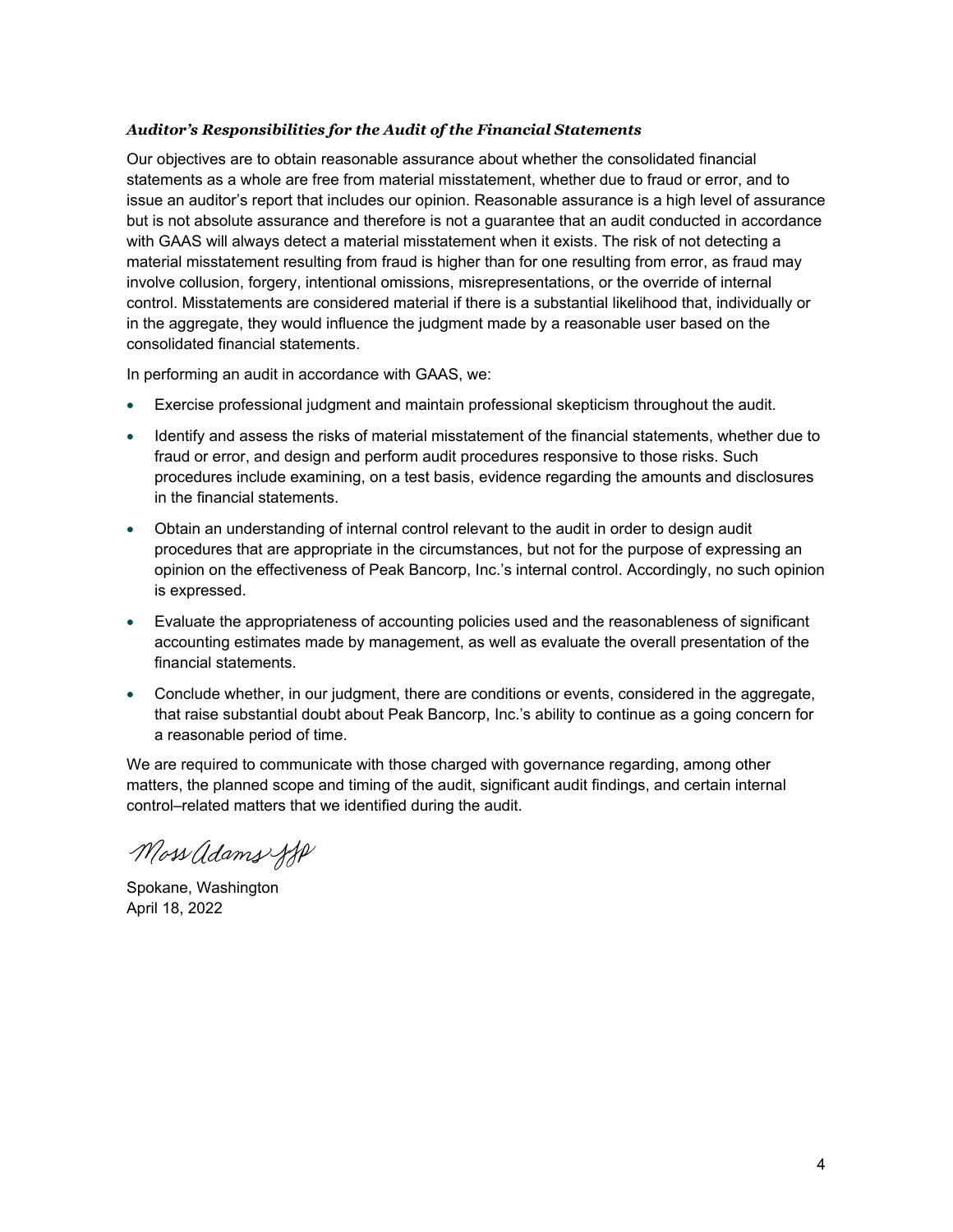#### **ASSETS**

|                                                   | December 31,    |                   |  |  |  |
|---------------------------------------------------|-----------------|-------------------|--|--|--|
|                                                   | 2021            | 2020              |  |  |  |
| Cash and due from banks                           | \$<br>7,990,259 | \$<br>6,761,868   |  |  |  |
| Interest-bearing deposits due from banks          | 103, 131, 106   | 34,866,619        |  |  |  |
| Cash and cash equivalents                         | 111, 121, 365   | 41,628,487        |  |  |  |
| Securities available for sale, at fair value      | 32,802,646      | 12,809,027        |  |  |  |
| Equity securities                                 | 1,655,846       | 905,346           |  |  |  |
| Mortgage loans held for sale                      | 912,000         | 3,627,400         |  |  |  |
| Loans receivable                                  | 398,087,327     | 815,489,806       |  |  |  |
| Allowance for loan losses                         | (4, 587, 622)   | (3, 169, 168)     |  |  |  |
| Net loans receivable                              | 393,499,705     | 812,320,638       |  |  |  |
| Premises and equipment, net                       | 7,819,077       | 6,173,396         |  |  |  |
| Accrued interest receivable                       | 1,387,554       | 4,684,455         |  |  |  |
| Net deferred tax asset                            | 934,250         | 1,628,366         |  |  |  |
| Cash surrender value of bank-owned life insurance | 810,821         | 793,259           |  |  |  |
| Other assets                                      | 3,802,584       | 976,623           |  |  |  |
| Total assets                                      | 554,745,848     | 885,546,997<br>\$ |  |  |  |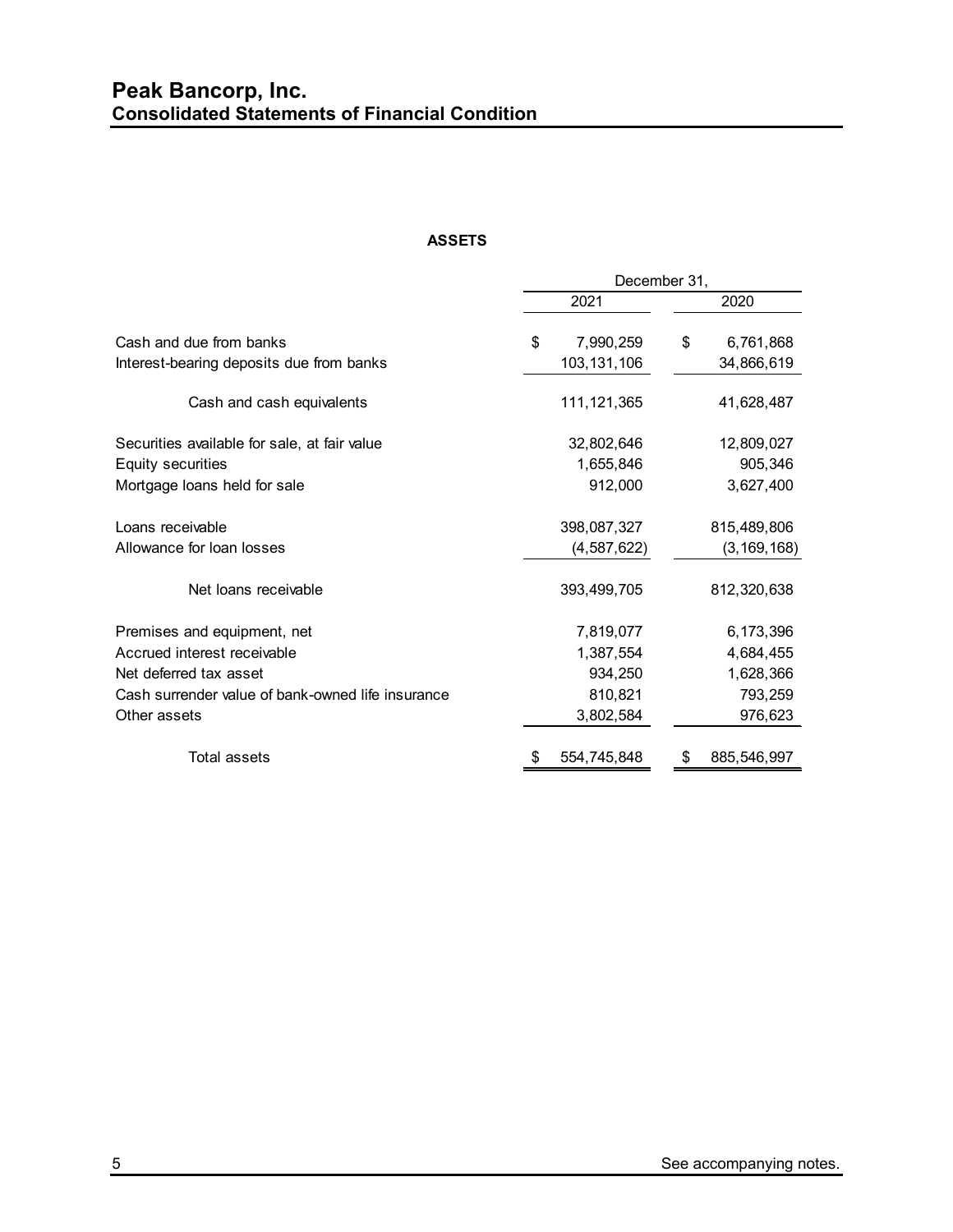| <b>LIABILITIES AND STOCKHOLDERS' EQUITY</b> |  |
|---------------------------------------------|--|
|---------------------------------------------|--|

|                                                  | December 31,        |                   |  |  |
|--------------------------------------------------|---------------------|-------------------|--|--|
|                                                  | 2021                | 2020              |  |  |
| Deposits                                         |                     |                   |  |  |
| Noninterest-bearing demand                       | \$<br>184, 100, 232 | \$<br>126,824,427 |  |  |
| Interest-bearing demand                          | 47,739,786          | 38,322,461        |  |  |
| Savings                                          | 205, 927, 775       | 123,734,559       |  |  |
| Time deposits                                    | 32,687,335          | 59,299,419        |  |  |
| Total deposits                                   | 470,455,128         | 348, 180, 866     |  |  |
| Line of credit                                   | 5,340,625           |                   |  |  |
| Paycheck Protection Program Loan Funds           | 19,757,777          | 485,932,627       |  |  |
| <b>Borrowed funds</b>                            | 12,000,000          | 13,000,000        |  |  |
| Accrued interest payable                         | 111,334             | 1,167,201         |  |  |
| <b>Other liabilities</b>                         | 4,449,262           | 3,418,024         |  |  |
| <b>Total liabilities</b>                         | 512, 114, 126       | 851,698,718       |  |  |
| Commitments and contingencies (Note 7)           |                     |                   |  |  |
| Stockholders' Equity                             |                     |                   |  |  |
| Preferred stock \$1,000 par value; 10,000 shares |                     |                   |  |  |
| authorized; none issued or outstanding           |                     |                   |  |  |
| Common stock - no par value; 9,000,000 shares    |                     |                   |  |  |
| authorized; 5,344,686 and 4,967,294 shares       |                     |                   |  |  |
| issued and outstanding, respectively             | 38,522,464          | 35,239,536        |  |  |
| Retained Earings (Accumulated deficit)           | 4,019,524           | (1,656,907)       |  |  |
| Accumulated other comprehensive income           | 89,734              | 265,650           |  |  |
| Total stockholders' equity                       | 42,631,722          | 33,848,279        |  |  |
| Total liabilities and stockholders' equity       | 554,745,848<br>\$   | 885,546,997<br>\$ |  |  |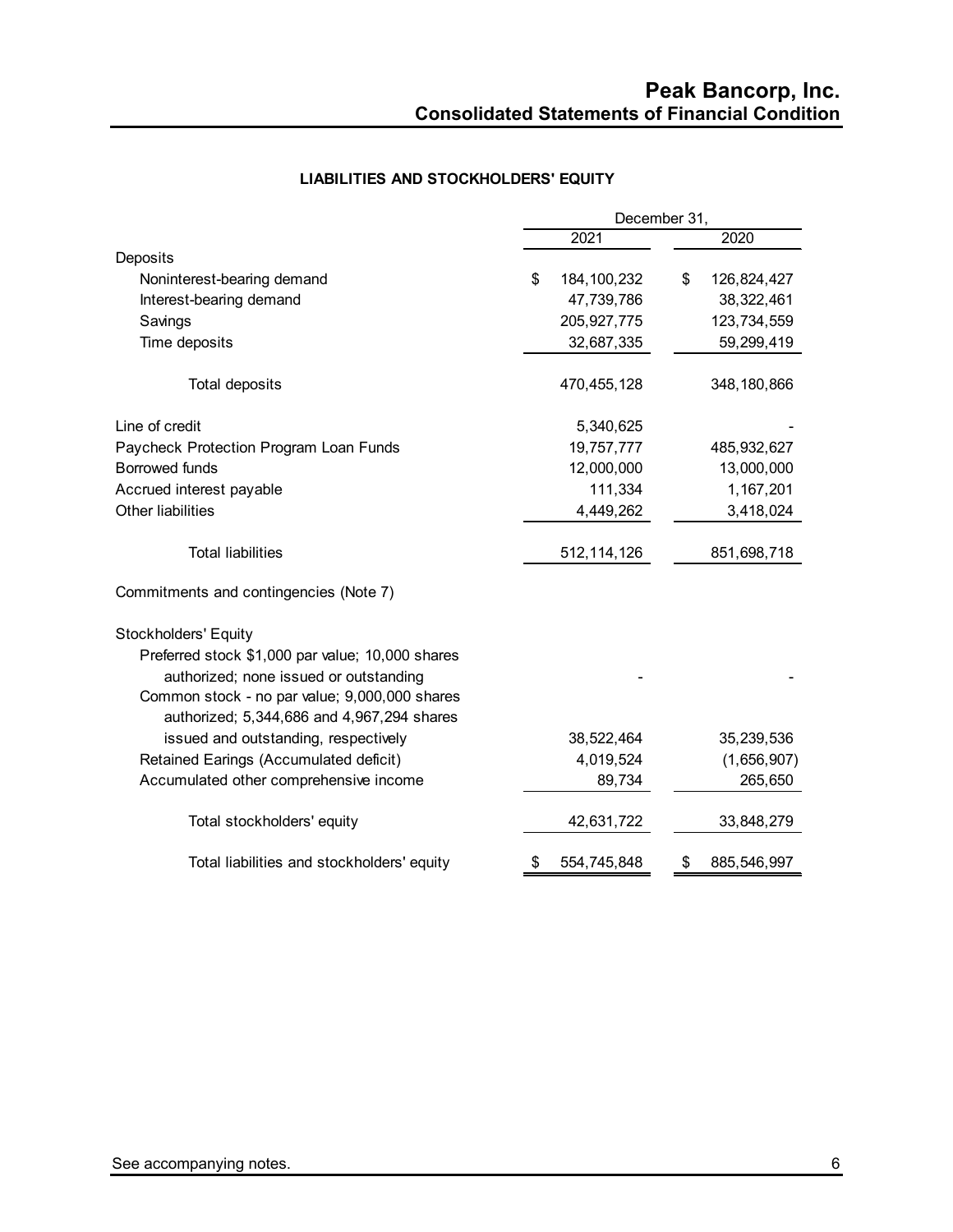### **Peak Bancorp, Inc. Consolidated Statements of Income**

|                                                                | Years Ended December 31, |                    |    |                      |
|----------------------------------------------------------------|--------------------------|--------------------|----|----------------------|
|                                                                |                          | 2021               |    | 2020                 |
| <b>INTEREST INCOME</b>                                         |                          |                    |    |                      |
| Loans, including fees                                          | \$                       | 22,494,787         | \$ | 18,914,382           |
| Securities                                                     |                          | 288,099            |    | 416,880              |
| Other interest income                                          |                          | 112,565            |    | 159,750              |
| Total interest income                                          |                          | 22,895,451         |    | 19,491,012           |
| <b>INTEREST EXPENSE</b>                                        |                          |                    |    |                      |
| Time deposits                                                  |                          | 311,722            |    | 735,794              |
| Savings                                                        |                          | 403,926            |    | 510,099              |
| Interest-bearing demand                                        |                          | 17,825             |    | 22,331               |
| Borrow ed funds                                                |                          | 1,104,993          |    | 1,553,143            |
| Total interest expense                                         |                          | 1,838,466          |    | 2,821,367            |
| Net interest income                                            |                          | 21,056,985         |    | 16,669,645           |
| PROVISION FOR LOAN LOSSES                                      |                          | 1,500,000          |    | 1,070,000            |
| Net interest income after provision for loan losses            |                          | 19,556,985         |    | 15,599,645           |
|                                                                |                          |                    |    |                      |
| NONINTEREST INCOME                                             |                          |                    |    |                      |
| Mortgage banking income                                        |                          | 1,518,422          |    | 917,100              |
| Service charges on deposits                                    |                          | 200,183            |    | 174,159              |
| Increase in cash surrender value of bank-ow ned life insurance |                          | 17,562             |    | 17,246               |
| Other income                                                   |                          | 613,963            |    | 418,679              |
|                                                                |                          | 2,350,130          |    | 1,527,184            |
| NONINTEREST EXPENSES                                           |                          |                    |    |                      |
| Salaries and employee benefits                                 |                          | 8,631,589          |    | 7,424,877            |
| Occupancy                                                      |                          | 764,467            |    | 630,392              |
| Equipment                                                      |                          | 241,672            |    | 262,692              |
| Data processing<br>Professional services                       |                          | 1,436,909          |    | 1,174,315            |
|                                                                |                          | 970,167            |    | 930,429<br>165,250   |
| Employee expenses<br>FDIC insurance                            |                          | 200,346            |    | 145,046              |
| Telephone                                                      |                          | 368,842<br>204,334 |    |                      |
|                                                                |                          | 134,609            |    | 197,628<br>91,748    |
| Loan expenses                                                  |                          |                    |    |                      |
| Supplies and postage<br>Advertising and promotion              |                          | 149,097<br>414,248 |    | 153,980              |
| Other operating expenses                                       |                          | 695,404            |    | 293,143<br>1,491,352 |
|                                                                |                          |                    |    |                      |
|                                                                |                          | 14,211,684         |    | 12,960,852           |
| <b>INCOME BEFORE TAXES</b>                                     |                          | 7,695,431          |    | 4,165,977            |
| <b>INCOME TAX PROVISION</b>                                    |                          | 2,019,000          |    | 1,117,000            |
| <b>NET INCOME</b>                                              | \$                       | 5,676,431          | \$ | 3,048,977            |
| NET INCOME PER SHARE                                           | \$                       | 1.10               | \$ | 0.65                 |
| DILUTED NET INCOME PER SHARE                                   | \$                       | 1.08               | \$ | 0.59                 |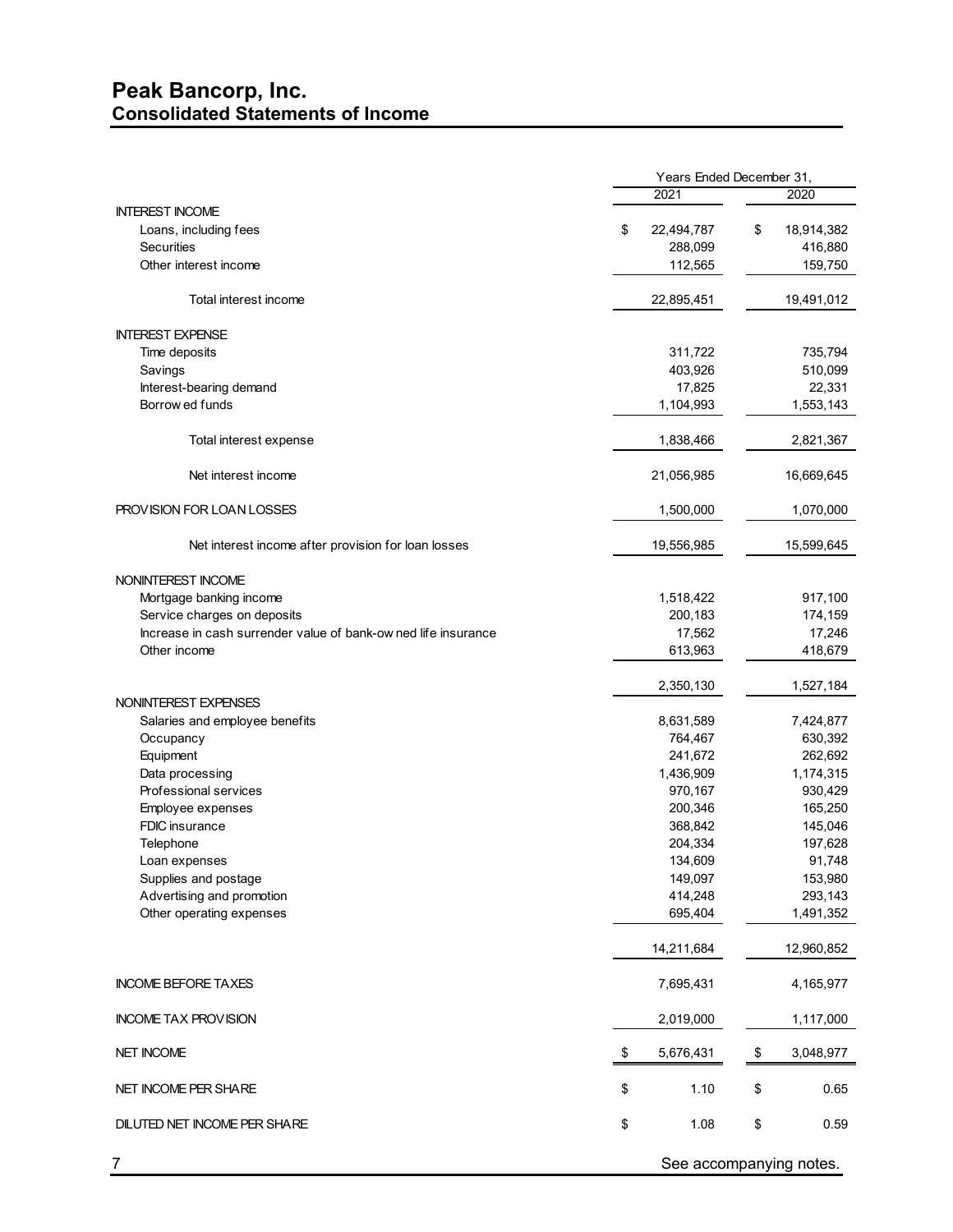|                                                                                                                                   | Years Ended December 31, |                      |    |                      |
|-----------------------------------------------------------------------------------------------------------------------------------|--------------------------|----------------------|----|----------------------|
|                                                                                                                                   | 2021                     |                      |    | 2020                 |
| NET INCOME                                                                                                                        | \$                       | 5,676,431            | \$ | 3,048,977            |
| OTHER COMPREHENSIVE INCOME (LOSS)<br>Change in unrealized gains (losses) on securities available for sale<br>Income tax provision |                          | (239, 801)<br>63,885 |    | 285,676<br>(75, 621) |
| Other comprehensive income (loss)                                                                                                 |                          | (175, 916)           |    | 210,055              |
| Comprehensive income                                                                                                              | \$                       | 5,500,515            | S  | 3,259,032            |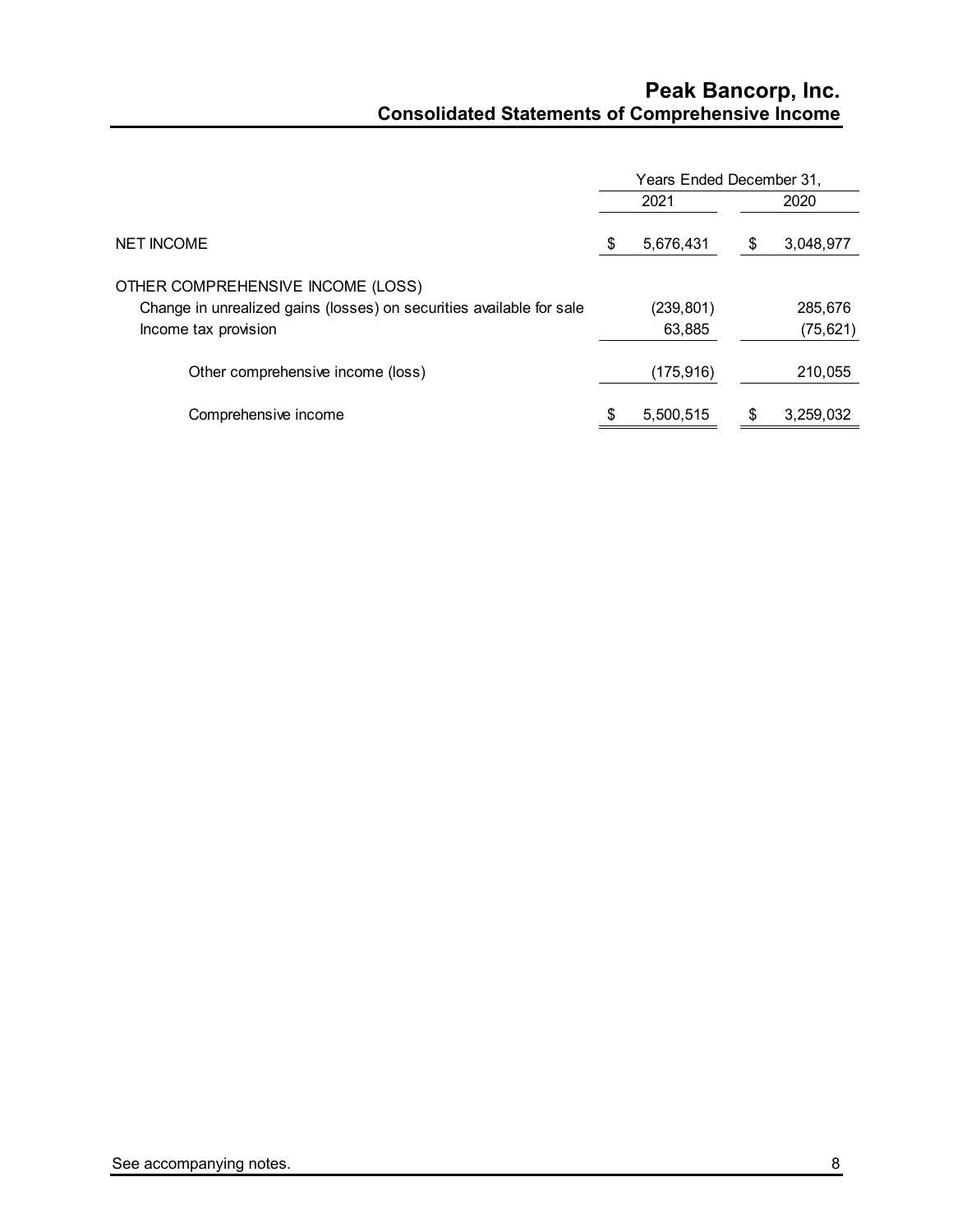## **Peak Bancorp, Inc. Consolidated Statements of Changes in Stockholders' Equity**

|                                           |               | Common Stock     | Retained<br>Earnings     | Accumulated<br>Other           |                  |
|-------------------------------------------|---------------|------------------|--------------------------|--------------------------------|------------------|
|                                           | <b>Shares</b> | Amount           | (Accumulated<br>Deficit) | Comprehensive<br>Income (Loss) | Total            |
| BALANCE, December 31, 2019                | 4,526,109     | 32,478,276<br>\$ | (4,705,884)<br>\$        | 55,595<br>\$                   | 27,827,987<br>\$ |
| Net income                                |               |                  | 3,048,977                |                                | 3,048,977        |
| <b>Issuance of common stock</b>           | 396,340       | 2,673,049        |                          |                                | 2,673,049        |
| Equity compensation                       | 44,845        | 88,211           |                          |                                | 88,211           |
| Other comprehensive income,<br>net of tax |               |                  |                          | 210,055                        | 210,055          |
| BALANCE, December 31, 2020                | 4,967,294     | 35,239,536       | (1,656,907)              | 265,650                        | 33,848,279       |
| Net income                                |               |                  | 5,676,431                |                                | 5,676,431        |
| <b>Issuance of common stock</b>           | 363,296       | 2,807,847        |                          |                                | 2,807,847        |
| Equity compensation                       | 14,096        | 475,081          |                          |                                | 475,081          |
| Other comprehensive loss,<br>net of tax   |               |                  |                          | (175, 916)                     | (175, 916)       |
| BALANCE, December 31, 2021                | 5,344,686     | 38,522,464<br>S  | 4,019,524<br>\$          | 89,734<br>\$                   | 42,631,722<br>\$ |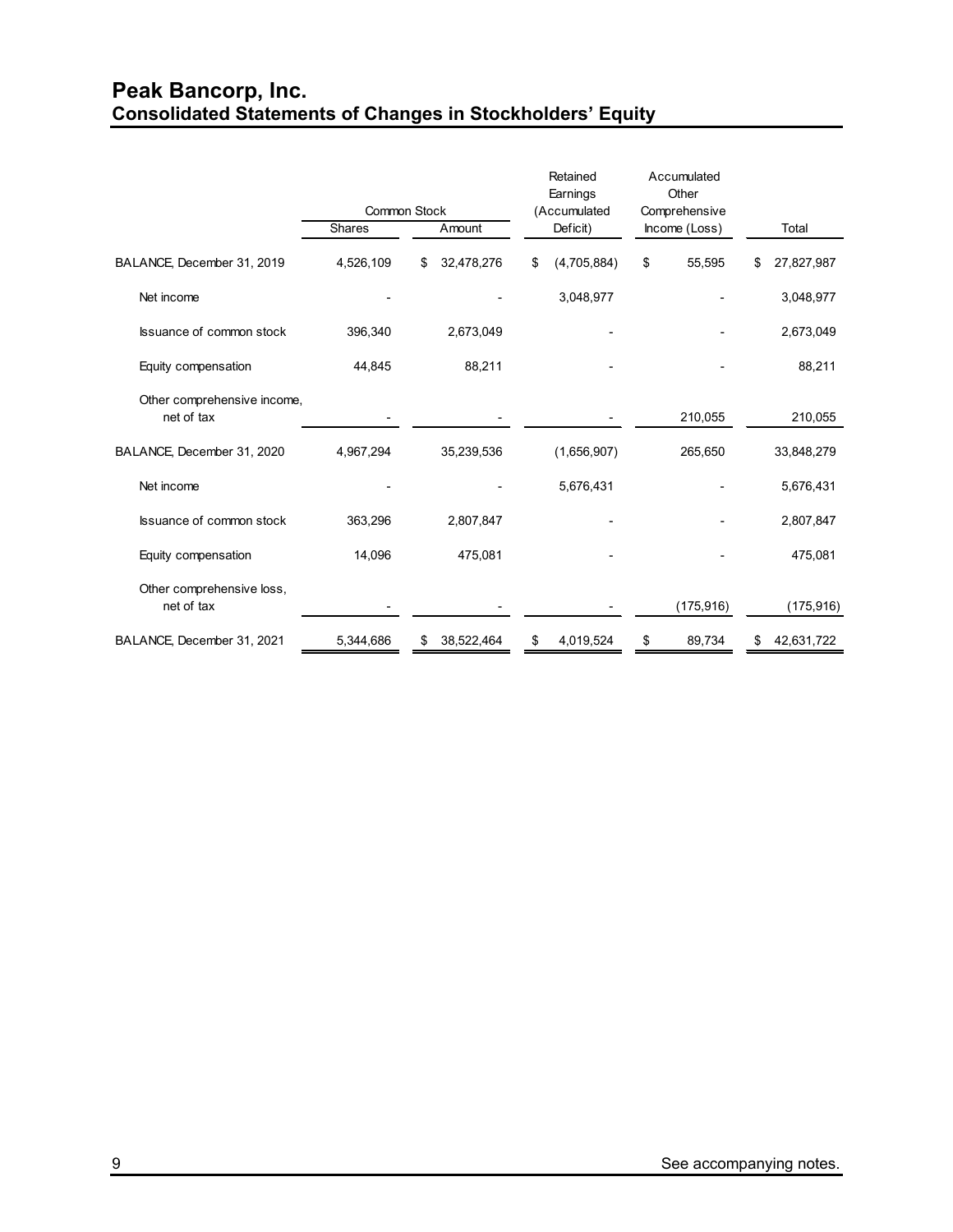## **Peak Bancorp, Inc. Consolidated Statements of Cash Flows**

|                                                                           | Years Ended December 31, |                 |    |                 |
|---------------------------------------------------------------------------|--------------------------|-----------------|----|-----------------|
|                                                                           |                          | 2021            |    | 2020            |
| CASH FLOWS FROM OPERATING ACTIVITIES                                      |                          |                 |    |                 |
| Net income                                                                | \$                       | 5,676,431       | \$ | 3,048,977       |
| Adjustments to reconcile net income to net cash from operating activities |                          |                 |    |                 |
| Net accretion of deferred loan fees, costs and premiums                   |                          | (7,074,000)     |    | (5,477,338)     |
| Net amortization of securities' discounts and premiums                    |                          | 75,436          |    | 95,171          |
| Provision for loan losses                                                 |                          | 1,500,000       |    | 1,070,000       |
| Originations of loans held for sale                                       |                          | (45,836,224)    |    | (29,920,940)    |
| Proceeds from sale of loans held for sale                                 |                          | 49,588,605      |    | 29,134,903      |
| Gain on sale of loans                                                     |                          | (1,036,981)     |    | (623, 793)      |
| Increase in cash surrender value of life insurance                        |                          | (17, 562)       |    | (17, 246)       |
| Loss on disposal of premises, equipment and softw are                     |                          | 4,424           |    | 17,126          |
| Depreciation and amortization                                             |                          | 339,780         |    | 313,288         |
| Amortization of operating right-of-use assets                             |                          | 190,574         |    | 96,473          |
| Net change in operating lease liabilities                                 |                          |                 |    | (97, 385)       |
| Deferred income tax provision                                             |                          | 2,019,000       |    | 1,117,000       |
| Equity based compensation expense                                         |                          | 438,739         |    | 120,913         |
| Net change in accrued interest receivable and other assets                |                          | (980, 633)      |    | (4,338,573)     |
| Net change in accrued interest payable and other liabilities              |                          | (24, 629)       |    | 2,602,440       |
| Net cash from (used in) operating activities                              |                          | 4,862,961       |    | (2,858,985)     |
| CASH FLOWS FROM INVESTING ACTIVITIES                                      |                          |                 |    |                 |
| Securities available for sale                                             |                          |                 |    |                 |
| Maturities, prepayments and calls                                         |                          | 4,974,232       |    | 8,821,718       |
| Purchases                                                                 |                          | (25, 283, 088)  |    |                 |
| Redemption of equity securities                                           |                          | 1,287,700       |    | 4,996,800       |
| Purchase of equity securities                                             |                          | (2,038,200)     |    | (5,317,800)     |
| Net change in loans                                                       |                          | 424,394,933     |    | (637,980,893)   |
| Purchases of premises, equipment, and softw are                           |                          | (1,989,985)     |    | (268, 073)      |
| Proceeds from sale of premises, equipment and softw are                   |                          | 100             |    |                 |
| Net cash from (used in) investing activities                              |                          | 401,345,692     |    | (629,748,248)   |
| CASH FLOWS FROM FINANCING ACTIVITIES                                      |                          |                 |    |                 |
| Net increase in deposits                                                  |                          | 122,274,262     |    | 161,992,133     |
| Borrow ings from Line of credit                                           |                          | 5,337,500       |    |                 |
| Borrow ings from the Paycheck Protection Program Liquidity Facility       |                          | 231,866,878     |    | 593,383,856     |
| Repayments of Paycheck Protection Program Liquidity Facility borrow ings  |                          | (698, 041, 728) |    | (107, 451, 229) |
| Additions to FHLB advances and other borrow ings                          |                          | 30,000,000      |    | 104,000,000     |
| Repayments of borrow ings from Federal Home Loan Bank                     |                          | (31,000,000)    |    | (96,000,000)    |
| Amortization of line of credit origination fee                            |                          | 3,125           |    |                 |
| Proceeds from issuance of common stock, net                               |                          | 2,844,189       |    | 2,640,347       |
| Net cash (used in) from financing activities                              |                          | (336, 715, 774) |    | 658,565,107     |
| NET CHANGE IN CASH AND CASH EQUIVALENTS                                   |                          | 69,492,878      |    | 25,957,874      |
|                                                                           |                          |                 |    |                 |
| CASH AND CASH EQUIVALENTS, beginning of year                              |                          | 41,628,487      |    | 15,670,613      |
| CASH AND CASH EQUIVALENTS, end of year                                    | \$                       | 111,121,365     | \$ | 41,628,487      |
| SUPPLEMENTAL DISCLOSURE OF CASH FLOWS INFORMATION                         |                          |                 |    |                 |
| Cash paid during the year for                                             |                          |                 |    |                 |
| <b>Interest</b>                                                           | \$                       | 2,894,333       | \$ | 1,773,526       |
| Income taxes                                                              | \$                       | 2,605,000       | \$ | 90,000          |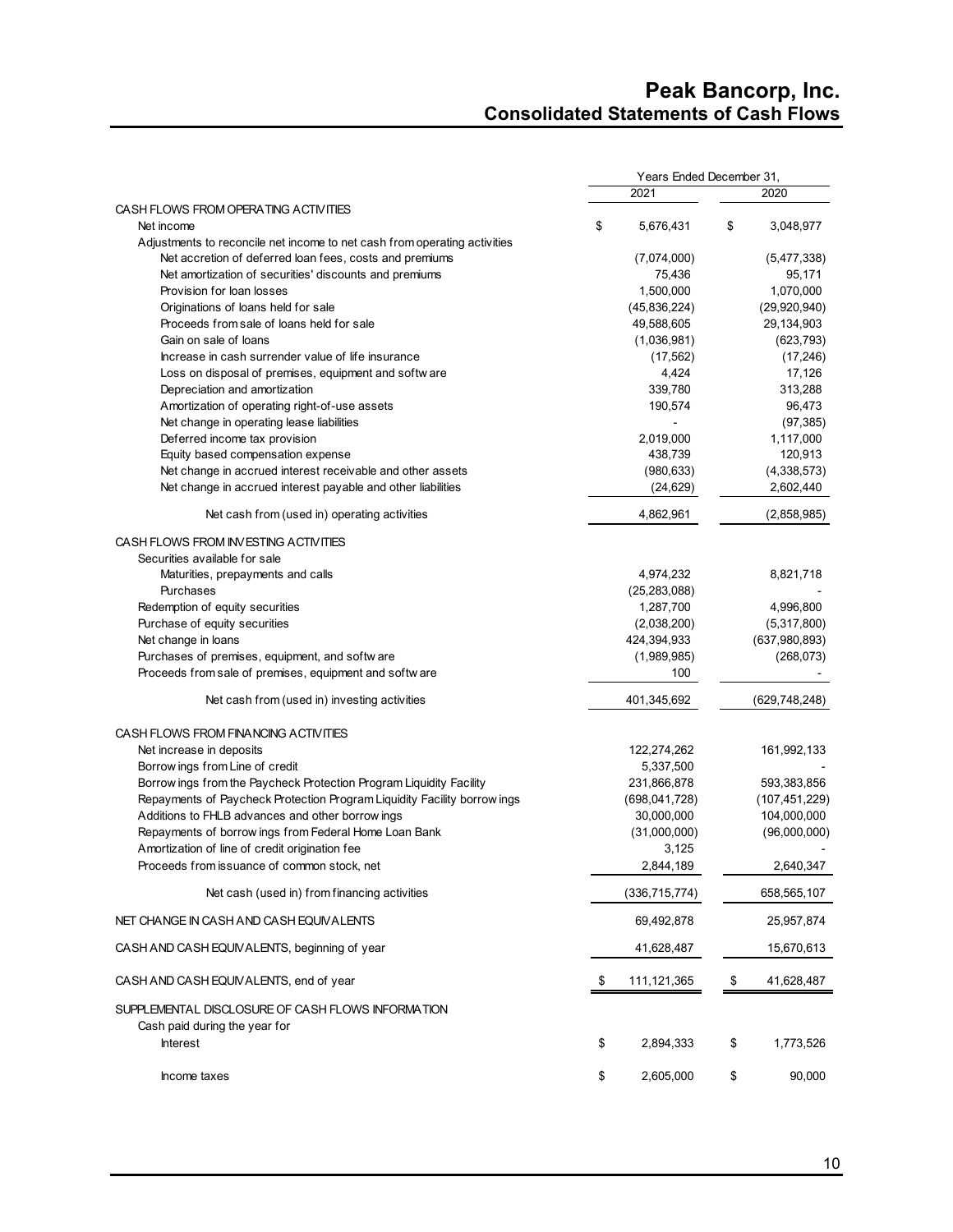#### **Note 1 – Summary of Significant Accounting Policies**

**Holding Company formation** – During 2021, Idaho First Bank (the Bank) and Peak Bancorp, Inc. (the Company) consummated a share exchange whereby the Company—an Idaho corporation created by the Bank's Board of Directors—became the Bank's holding company.

Shareholders who owned stock in the Bank became shareholders of the Company, with the Company owning 100% of the Bank. The Bank's shareholders approved the share exchange during their annual meeting on April 26, 2021.

**Bank organization** – Idaho First Bank provides a full range of banking services to its commercial and consumer customers through its offices in southwestern Idaho, serving McCall, Boise, Eagle, Ketchum, Nampa, and New Meadows, as well as a loan production office in Bend, Oregon.

The Bank was organized March 2, 2005. Banking operations commenced on October 3, 2005, with the opening of the McCall, Idaho, office.

Intercompany transactions and balances are eliminated in consolidation.

**Basis of financial statement presentation** – The consolidated financial statements have been prepared in accordance with accounting principles generally accepted in the United States of America. In preparing the consolidated financial statements, management is required to make estimates and assumptions that affect the reported amounts of certain assets and liabilities as of the date of the consolidated statement of financial condition and certain revenues and expenses for the period. Actual results could differ, either positively or negatively, from those estimates.

Material estimates that are particularly susceptible to significant change in the near-term relate to the determination of the allowance for loan losses and deferred income taxes. In connection with the determination of the allowance for loan losses, management obtains independent appraisals for significant loans.

Management believes the allowance for loan losses is adequate. While management uses currently available information to recognize losses on loans, future additions to the allowance may be necessary based on changes in economic conditions. In addition, various regulatory agencies, as an integral part of their examination process, periodically review the Company's allowance for loan losses. Such agencies may require the Company to recognize additions to the allowance based on their judgments of information available to them at the time of their examination.

**Cash and cash equivalents** – For the purposes of reporting cash flows, cash and cash equivalents include cash on hand, demand accounts due from banks, both interest-bearing and noninterest-bearing, and federal funds sold.

**Securities available for sale** – Debt securities available for sale are recorded at fair value. Unrealized holding gains and losses on debt securities available for sale are reported as a net amount in other comprehensive income (loss). Premiums and discounts are recognized in interest income using the interest method over the period to maturity. The Company uses the specific identification method to determine the cost of debt securities sold. The purchase and sales of debt securities, along with gains and losses, are recorded on the settlement date of the transaction.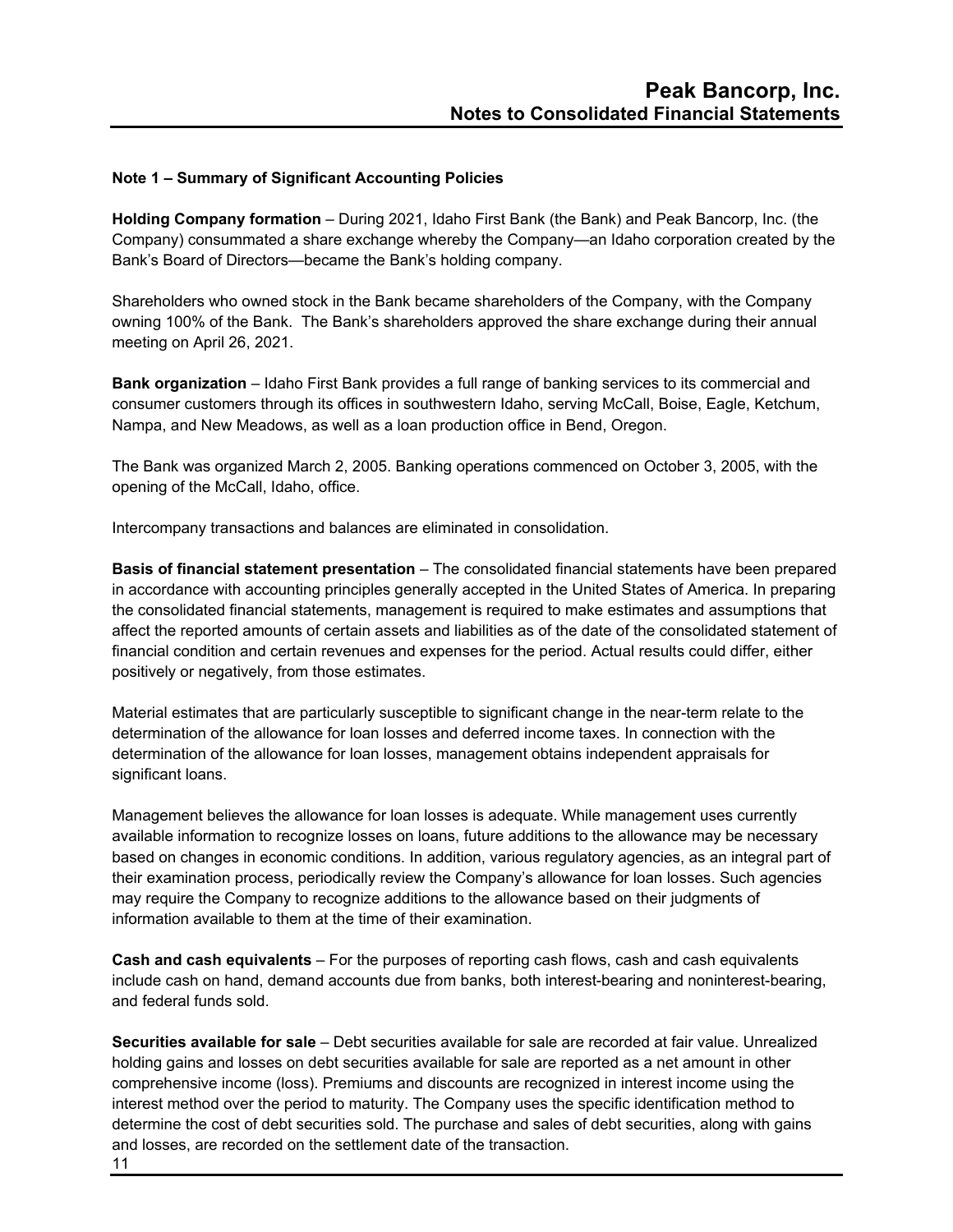The Company evaluates, at the end of each quarter, each of its investments in debt and equity securities with a decline in fair value below the amortized cost of the investment to determine whether or not the decline is deemed to be other-than-temporary. If it is determined the impairment is other-than-temporary for equity securities, the impairment loss is recognized in earnings equal to the difference between the investment's cost and its fair value. If it is determined the impairment is other-than-temporary for debt securities, the Company will recognize the credit component of an other-than-temporary impairment in earnings and the noncredit component in other comprehensive income when the Company does not intend to sell the security and it is more likely than not the Company will not be required to sell the security prior to recovery. In evaluating investments with declines in value, the Company considers the length of the time and the extent to which the fair value has been less than cost, the financial condition and near-term prospects of the issuer, and the Company's intent or plans to sell with regard to the investment.

**Equity securities (stock in other institutions)** – The Bank is a member of the Federal Home Loan Bank (FHLB) system and owns equity securities of the FHLB of Des Moines. Members are required to own a certain amount of stock based on the level of borrowings and other factors, therefore stock is periodically purchased and sold. The FHLB stock was carried at a cost of \$1,605,500 and \$855,000 at December 31, 2021 and 2020, respectively. There is no determinable fair value for these equity securities as all purchases and redemptions occur at the \$100 par value of the stock. The equity securities are periodically evaluated for impairment based upon ultimate recovery at par value. The securities were not considered to be impaired at December 31, 2021 or 2020.

The Bank also owns stock of Bankers' Bank of the West located in Denver, Colorado. Bankers' Bank of the West provides correspondent banking services and is owned by community banks in its market area. These securities were carried at a cost of \$50,346 at December 31, 2021 and 2020.

Cash dividends on equity securities are reported as other interest income.

**Loans receivable and allowances for loan losses** – The Company grants mortgage, commercial, and consumer loans to customers. A substantial portion of the loan portfolio is represented by loans in McCall, Boise, and surrounding areas. The ability of the Company's debtors to honor their contracts is dependent upon general economic conditions in these areas, including real estate values.

Loans that management has the intent and ability to hold for the foreseeable future, or until maturity or pay off, are reported at their outstanding principal adjusted for any charge offs, the allowance for loan losses, and any deferred fees or costs on originated loans. Interest on loans is calculated by using the simple interest method on daily balances of the principal amount outstanding. Loan origination fees, net of certain direct origination costs, are deferred and recognized as an adjustment of the related loan yield using the interest method.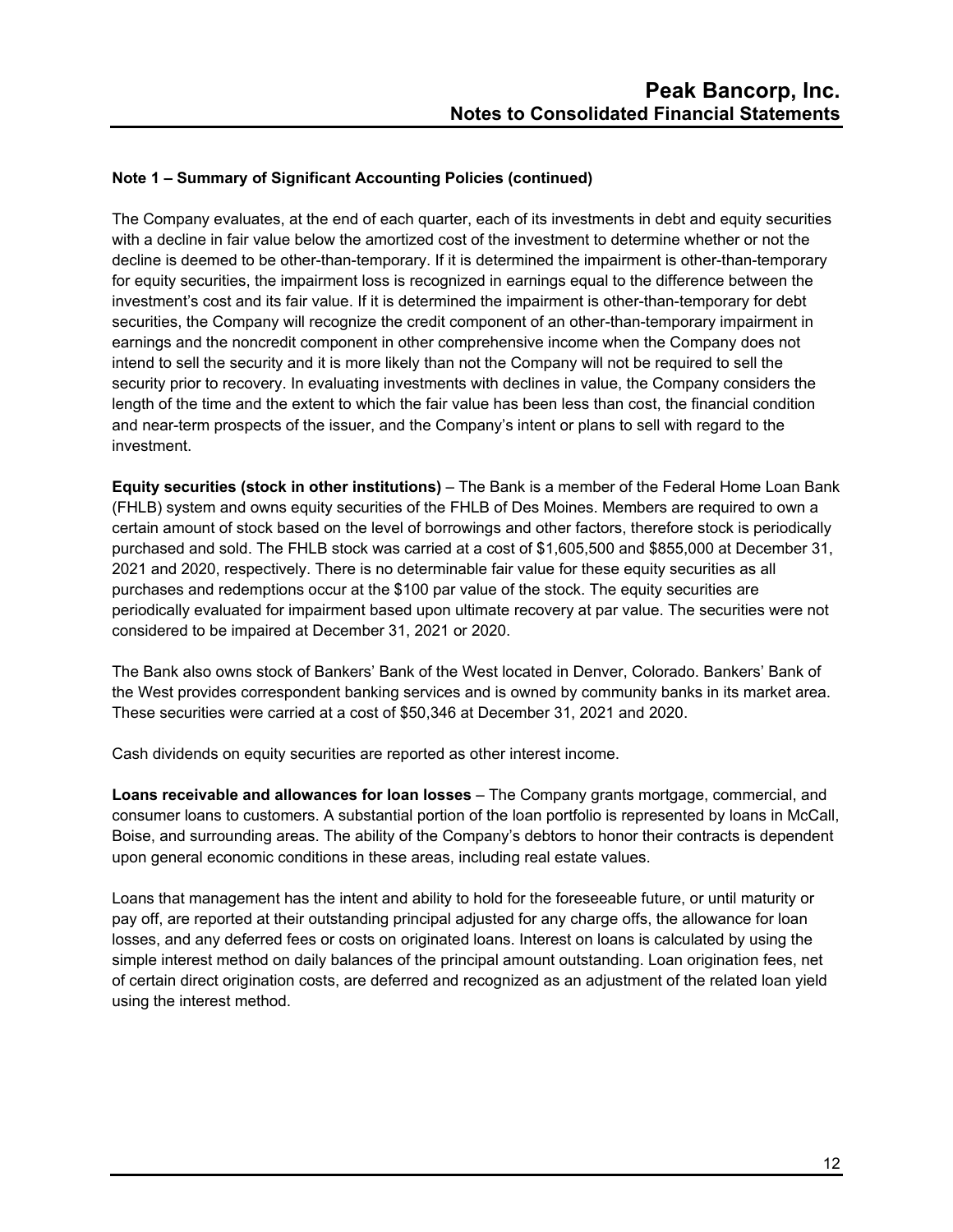A loan is considered impaired when, based on current information and events, it is probable the Company will be unable to collect the scheduled payments, principal, or interest when due according to the contractual terms of the loan agreement. Factors considered by management in determining impairment include payment status, collateral value, and the probability of collecting scheduled principal and interest payments when due. Loans that experience insignificant payment delays and payment shortfalls generally are not classified as impaired. Management determines the significance of payment delays and payment shortfalls on a case-by-case basis, taking into consideration all of the circumstances surrounding the loan and the borrower, including the length of the delay, the reasons for the delay, the borrower's prior payment record, and the amount of the shortfall in relation to the principal and interest owed. Impairment is measured on a loan-by-loan basis for commercial and construction loans by either the present value of expected future cash flows discounted at the loan's effective interest rate, the loan's obtainable market price, or the fair value of the collateral if the loan is collateral dependent. When loan terms are modified because of financial difficulties of the customer they are classified as troubled debt restructurings and accounted for as impaired loans.

Large groups of smaller-balance homogeneous loans are collectively evaluated for impairment. Accordingly, the Company does not separately identify individual consumer and residential loans for impairment disclosures.

The accrual of interest on impaired loans is discontinued when, in management's opinion, the borrower may be unable to meet payments as they become due or the loan has been in default for a period of 90 days or more. Loans that are in default over 90 days may continue to accrue interest if the loan is well collateralized and in the process of collection. Interest may be recognized, as received in cash, if the ultimate collection of principal is not in doubt. If there is doubt as to the collectability of both interest and principal, all payments are applied against the principal balance. A loan may be returned to full accrual status when the borrower is current on all payments and they have the ability to pay principal and interest as agreed.

An allowance for probable losses on loans is maintained at a level deemed by management to be adequate to provide for probable loan losses through charges to earnings. The allowance is based upon a continuing review of loans, which includes consideration of actual net loan loss experience, changes in the size and character of the loan portfolio, identification of individual problem situations that may affect the borrower's ability to repay, and evaluation of current economic conditions. Loan losses are recognized through charges to the allowance, when management believes the uncollectability of a loan balance is confirmed.

**Paycheck Protection Program (PPP) loans** – Loans originated under the PPP program have terms of two to five years and earn interest at 1%. The Company received a fee of 1%-5% at origination from the U.S. Small Business Administration (SBA) depending on the loan amount, which was netted with loan origination costs and amortized into interest income under the effective yield method over the contractual life of the loan. The recognition of fees and costs is accelerated when the loan is forgiven by the SBA and/or paid off prior to maturity. PPP loans are fully guaranteed by the SBA and are expected to be forgiven by the SBA if they meet the requirements of the program.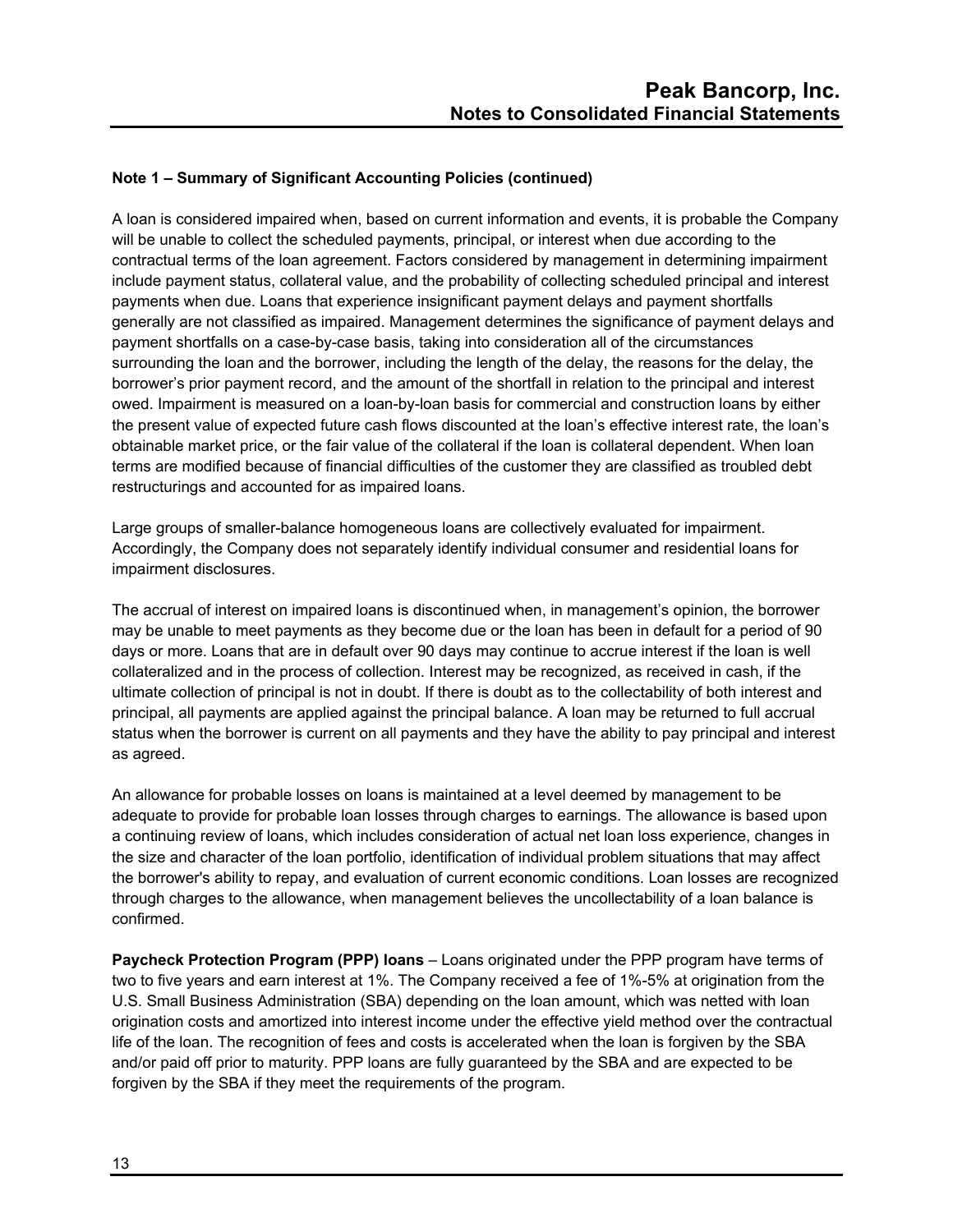In conjunction with the passage of the Coronavirus Aid, Relief, and Economic Security Act (CARES Act) in March 2020, financial institutions have been provided the option, for loans meeting specific criteria, to temporarily suspend certain requirements under GAAP related to Troubled Debt Restructurings (TDRs) for a limited time to assist borrowers experiencing financial hardship due to the COVID-19 Pandemic (the Pandemic). As a result, the Company has not recognized eligible CARES Act loan modifications as TDRs. Additionally, loans qualifying for these modifications are not required to be reported as delinquent, nonaccrual, impaired, or criticized solely as a result of loan modification resulting from the economic effects of the Pandemic. Modifications include deferral of payments and interest only periods. The Company accrues and recognizes interest income on loans under payment relief based on the original contractual interest rates. Loan principal and accrued interest balances are assessed for collectability on a periodic basis.

**Mortgage loans held for sale** – The Company originates mortgage loans for sale to investors in the secondary market. Loans held for sale are carried at the lower of cost or fair value as determined by outstanding commitments from investors. Gains and losses resulting from the sale of loans are determined on the specific-identification method and reflect the extent that sale proceeds, based on the contractual commitment entered into by the Company and the investor, exceed or are less than the Company's investment in the loans.

**Premises and equipment** – Premises and equipment are stated at cost less accumulated depreciation over estimated useful lives, which range from 3 to 35 years. Leasehold improvements are amortized over the terms of the related lease or the estimated useful lives of the improvements, whichever is shorter. Depreciation and amortization expense is computed using the straight-line method for financial statement purposes. Accelerated depreciation methods are used for income tax purposes. Normal costs of maintenance and repairs are charged to expense as incurred.

**Bank-owned life insurance** – The Bank purchased a life insurance policy on its founder, who retired from the Bank in 2021. The Bank-owned life insurance is recorded, at the balance sheet date, at the amount that can be realized under the insurance contract, which is the cash surrender value.

**Other real estate owned** – Other real estate owned includes real estate acquired through foreclosure or deed taken in lieu of foreclosure. Property is recorded at the lower of recorded investment or fair value less estimated costs to sell. Any required write-down from the recorded investment to fair value, at the time of foreclosure, is charged to the allowance for loan losses. Subsequent write-downs and gains or losses recognized upon sale of the property are included in noninterest income or expense. The Company may have a valuation allowance for probable losses on disposition of other real estate owned, which is allocated on a specific property by property basis. There was no other real estate owned at December 31, 2021 or 2020.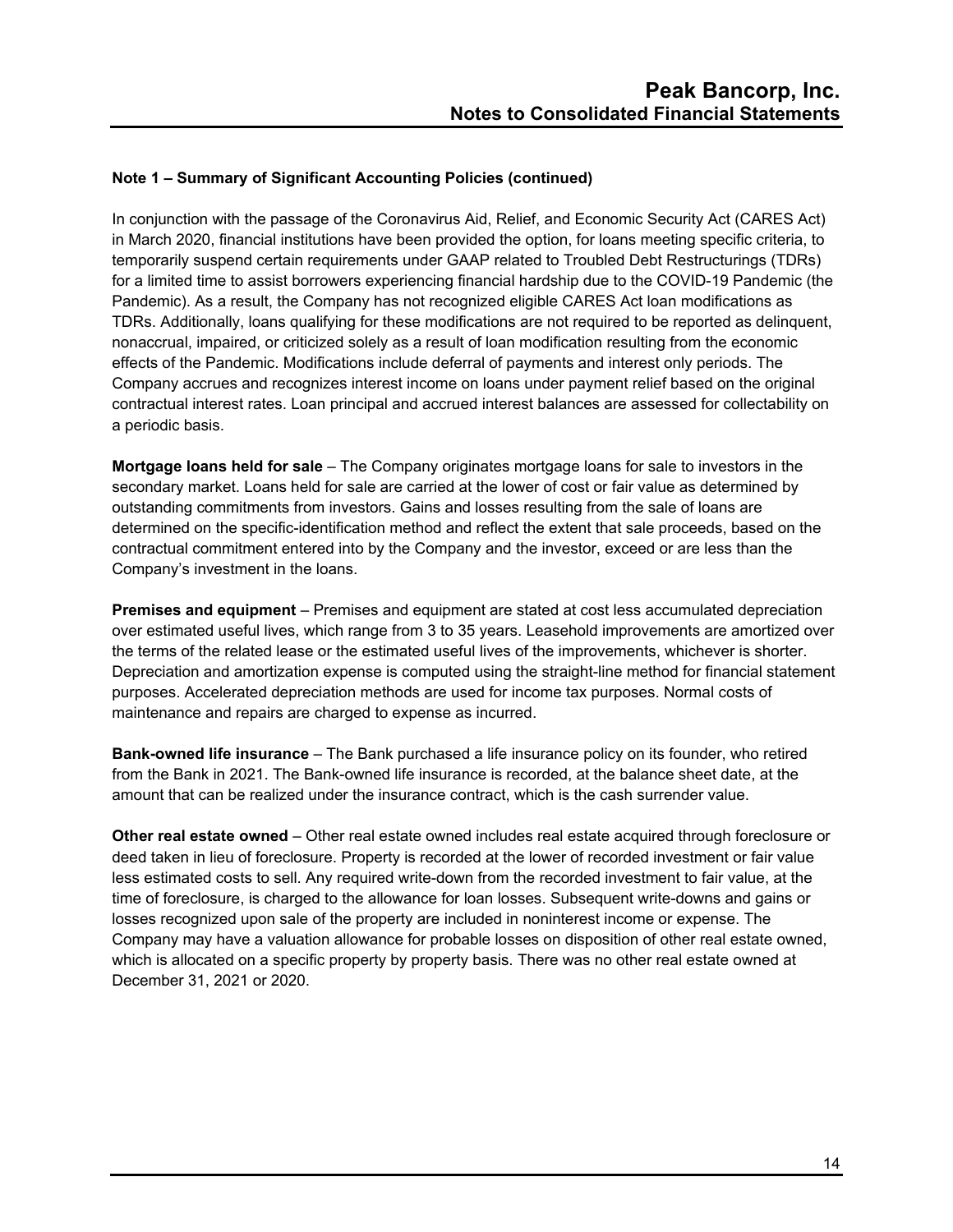**Right-of-use assets and liabilities** – These amounts were determined based on the present value of remaining minimum lease payments, discounted using the Company's incremental borrowing rate as of the date the asset was available for use. Disclosures about the Company's leasing activities are presented in Note 7.

**Long-lived assets** – The Company evaluates the carrying value of long-lived assets based on current and anticipated discounted cash flows and recognizes impairment when such cash flows will be less than the carrying value of the asset. There was no impairment during the years ended December 31, 2021 or 2020.

**Transfers of financial assets** – Transfers of financial assets are accounted for as sales when control over the assets is relinquished. Control is considered to be relinquished when the assets have been isolated from the Company, when the transferee has the right to pledge or transfer the assets, and when the Company does not continue to control the assets by maintaining a repurchase agreement.

**Loss contingencies** – If it is probable that an asset has been impaired, or a liability has been incurred and the amount of the loss can be reasonably estimated then a contingency for that loss is reflected in the financial statements. If a loss contingency does not meet both criteria for recognition it may be disclosed in the financial statements depending upon the probability of loss.

**Paycheck Protection Program Liquidity Facility** – A bank can pledge Paycheck Protection Program (PPP) loans to the Federal Reserve Bank as collateral for discount window borrowings under the liquidity facility. Such borrowings are secured only by the underlying SBA PPP loans and are non-recourse to the Company. The related loans and borrowings are excluded from regulatory capital, liquidity, and other measures when pledged on this basis mitigating credit, liquidity, and other risks. The Company has pledged a significant amount of its PPP loans and taken corresponding borrowings under this program. See Note 6 Borrowings.

**Advertising** – Advertising and promotion costs are charged to noninterest expense when incurred. Advertising and promotion expense for the years ended December 31, 2021 and 2020, was \$414,248 and \$293,143, respectively.

**Revenue recognition** – Accounting Standards Codification (ASC) 606, *Revenue from Contracts with Customers* (ASC 606), establishes principles for reporting information about the nature, amount, timing and uncertainty of revenue and cash flows arising from the entity's contracts to provide goods or services to customers. The core principle requires an entity to recognize revenue to depict the transfer of goods or services to customers in an amount that reflects the consideration that it expects to be entitled to receive in exchange for those goods or services recognized as performance obligations are satisfied.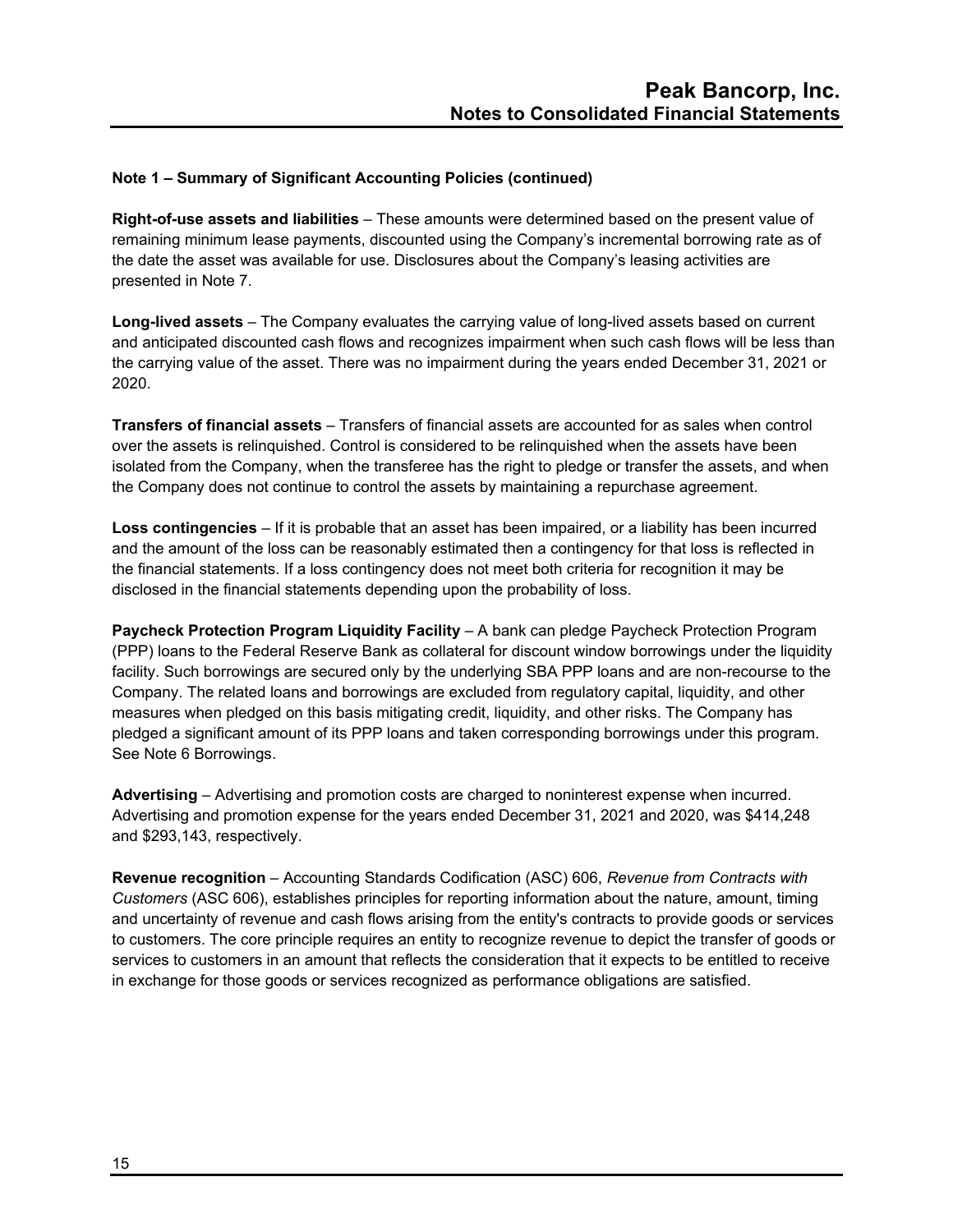The majority of our revenue-generating transactions are not subject to ASC 606, including revenue generated from financial instruments, such as our loans and letters of credit, as these activities are subject to other U.S. GAAP discussed elsewhere within our disclosures. Revenue generating activities that are within the scope of ASC 606 are presented in our income statement as components of noninterest income. Non-interest income is recognized when the Company has completed its related performance obligation, and when the amount of that income is measurable. Gain or loss on held for sale loans, servicing charges on deposits, and ATM/debit card fees are all examples of revenue to the Company that falls within the scope of ASC 606.

**Income taxes** – Deferred income taxes are reported for temporary differences between items of income or expense reported in the financial statements and those reported for income tax purposes. Deferred taxes are computed using the asset and liability method. Under this method, a deferred tax asset or liability is determined based on management's estimate of the enacted tax rates that will be in effect when the differences between the financial statement carrying amounts and tax basis of existing assets and liabilities are expected to be reported in the Company's income tax returns. The deferred tax provision for the year is equal to the net change in the net deferred tax asset from the beginning to the end of the year, less amounts applicable to the change in value related to investments available for sale. The effect on deferred taxes of a change in tax rates is recognized in income in the period that includes the enactment date.

In assessing the realizability of deferred tax assets, management considers whether it is more likely than not that some portion of the deferred tax assets will not be realized. Management considers among other things, the scheduled reversal of deferred tax liabilities, projected future taxable income, tax planning strategies, and positions taken by taxing authorities on the various issues related to the deductibility of certain costs in making this assessment. A valuation allowance has been recorded against the Company's Idaho state investment tax credits at December 31, 2021 and 2020.

The Company recognizes and measures uncertain tax positions using a more-likely-than-not approach. The Company's approach consisted of an examination of its consolidated financial statements, its income tax provision, and its federal and state income tax returns. The Company analyzed its tax positions including the permanent and temporary differences as well as the major components of income and expense. As of December 31, 2021 and 2020, the Company did not believe that it had any uncertain tax positions that would rise to the level of having a material effect on its consolidated financial statements. In addition, the Company had no accrued interest or penalties as of December 31, 2021 or 2020.

**Off-balance-sheet financial instruments** – In the ordinary course of business, the Company originates off-balance-sheet financial instruments consisting of commitments to extend credit, performance standby letters of credit, and home equity lines of credit. Such financial instruments are recorded in the financial statements when they are funded. These instruments involve, to varying degrees, elements of credit risk in excess of the amounts recognized in the statements of financial condition. An allowance for potential credit exposure on off-balance-sheet financial instruments is reflected in other liabilities. Provisions to increase that allowance are reflected in noninterest expense.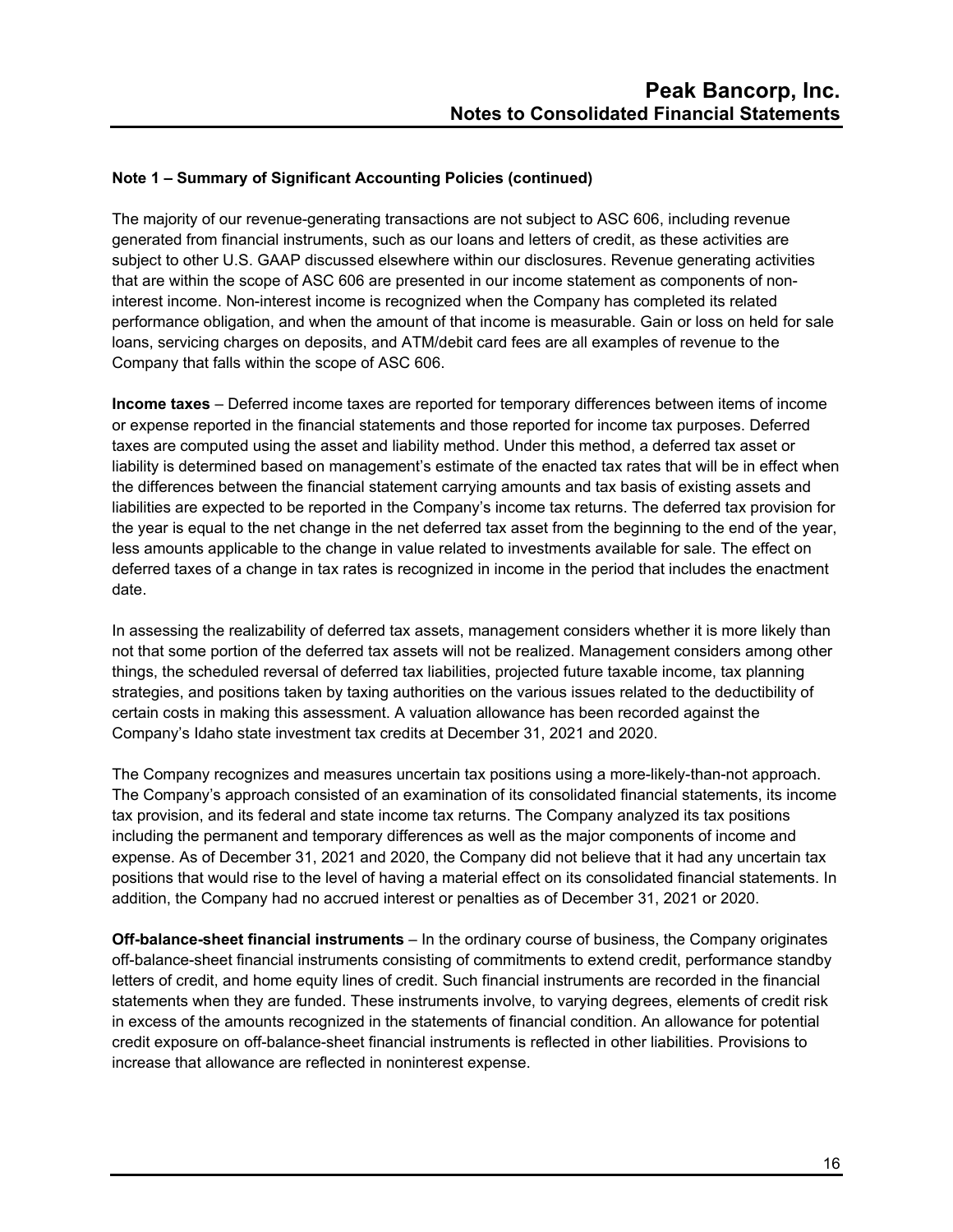**Equity compensation** – Operating expenses paid in stock are recognized in noninterest expenses based upon the fair value of stock issued and are disclosed as noncash items in the consolidated statements of cash flow. The costs resulting from share-based compensation payments to employees are recognized in the consolidated financial statements of the Company. When stock options are granted, compensation expense is recorded on a straight-line attribution basis over the service period required for vesting of the options. The compensation expense of options is calculated using the Black-Scholes option pricing model at the date of the grant. Disclosures related to the Company's equity compensation to employees are provided in Note 12.

**Net income per share** – Net income per share is calculated by taking the net income for the year divided by the average weighted number of shares of common stock outstanding during the year, which were 5,160,540 and 4,692,370 in 2021 and 2020, respectively. Diluted net income per share includes the dilutive effect of additional common shares issuable under stock warrants and options, which totaled 111,706 and 514,988 at December 31, 2021 and 2020, respectively.

**Comprehensive income** – Comprehensive income (loss) consists of net income and other comprehensive income. Other comprehensive income includes unrealized gains and losses on securities available for sale, net of tax. Other comprehensive income (loss) is recognized as a separate component of equity.

**Fair value of financial instruments** – Fair values of financial instruments are estimated using relevant market information and other assumptions and are more fully disclosed in a separate note. Fair value estimates involve uncertainties and matters of significant judgment regarding interest rates, credit risk, prepayments, and other factors, especially in the absence of broad markets for particular items. Changes in assumptions or in market conditions could significantly affect these estimates.

**Reclassifications** – Certain reclassifications have been made in the December 31, 2020, financial statements in order to be in accordance with the December 31, 2021, presentation with no effect on previously reported net income or stockholders' equity.

**Recent accounting pronouncements** – In June 2016, the FASB issued ASU 2016-13, *Financial Instruments – Credit Losses*, which will change accounting standards for establishing allowances for credit losses. Specifically, this will affect the calculation of the Company's allowance for loan losses. Under current accounting standards the focus is on probable credit losses at the date of the financial statement. The new standard shifts the focus to a current estimate of all expected credit losses, considering future events. While the new accounting standard is not expected to have a material impact on the consolidated financial statements of the Company, it is expected to increase the documentation required to support the estimation of the allowance for loan losses. The new accounting standard is scheduled to become effective for the Company in 2023.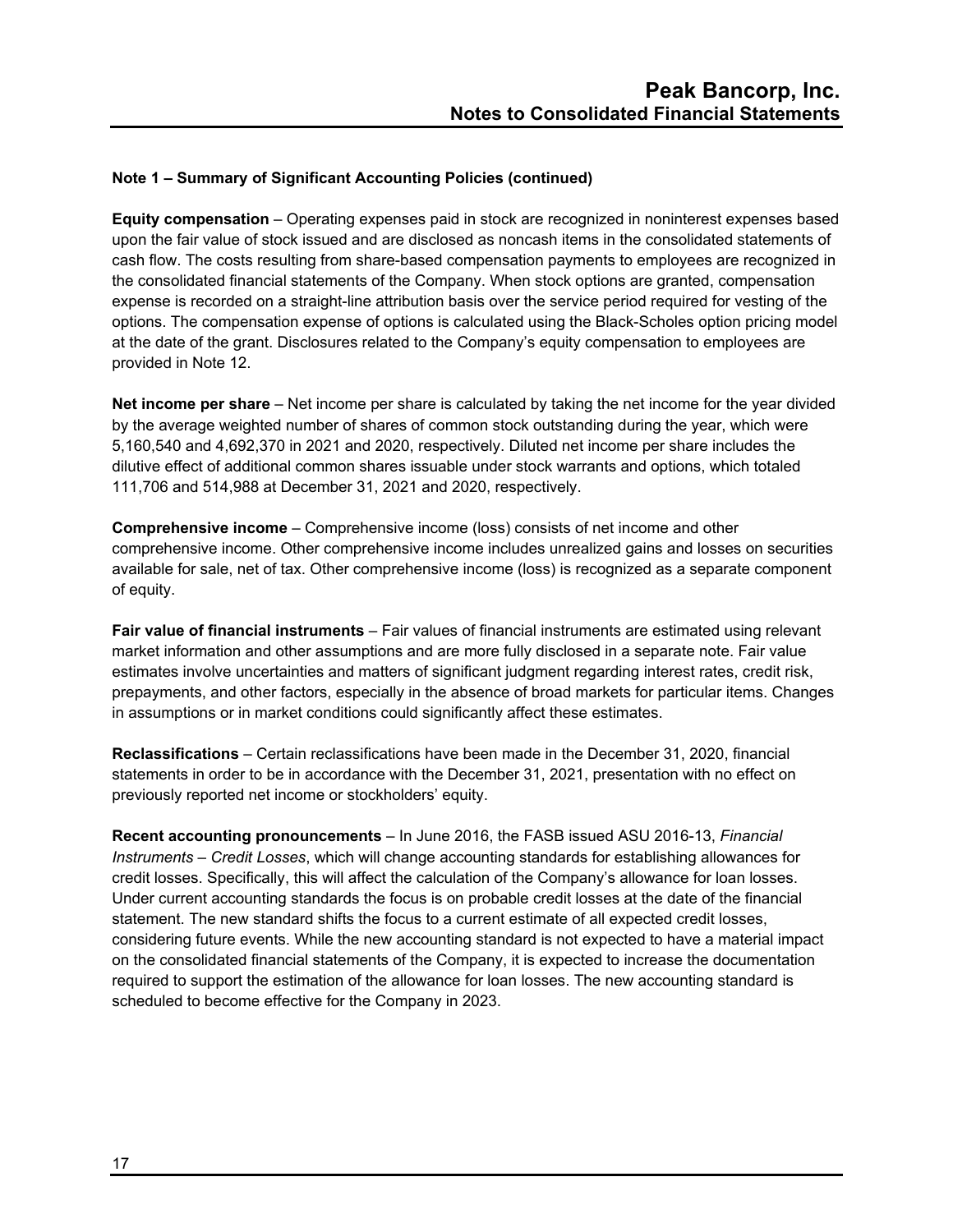**Subsequent events review** – Subsequent events are events or transactions that occur after the date of the statement of financial condition but before the financial statements are issued. The Company recognizes, in the financial statements, the effects of all subsequent events that provide additional evidence about conditions that existed at the date of the statement of financial condition, including the estimates inherent in the process of preparing the financial statements. The Company's consolidated financial statements do not recognize subsequent events that provide evidence about conditions that did not exist at the date of the consolidated statement of financial condition but arose after the date of the consolidated statement of financial condition and before the financial statements are available to be issued.

On February 2, 2022, the Company announced the signing of an agreement to sell 100% of the shares of Peak Bancorp, Inc. to BAWAG Group, a publicly listed holding company headquartered in Vienna, Austria for \$65 million. The transaction is subject to shareholder and regulatory approval.

The Company has evaluated subsequent events through April 18, 2022, which is the date the consolidated financial statements are available to be issued.

#### **Note 2 – Securities Available for Sale**

Securities have been classified in the consolidated statements of financial condition according to management's intent and ability. All investment securities were classified as available for sale at December 31, 2021 and 2020. As of December 31, 2021, securities available for sale, with an estimated market value of \$4,078,770 and \$5,296,804 were pledged as collateral for public deposits and to the Federal Home Loan Bank of Des Moines to support the Bank's available credit line, respectively. The carrying amounts of securities available for sale and their approximate fair values were as follows:

|                                                  | Amortized<br>Cost | Gross<br>Unrealized<br>Gains | Gross<br>Unrealized<br>Losses | Estimated<br>Market Value |
|--------------------------------------------------|-------------------|------------------------------|-------------------------------|---------------------------|
| As of December 31, 2021                          |                   |                              |                               |                           |
| U.S. treasuries and government agency securities | \$27,418,235      | \$<br>126,784                | \$<br>(27, 381)               | \$27,517,638              |
| Mortgage-backed securities                       | 5,262,928         | 32,586                       | (10,506)                      | 5,285,008                 |
|                                                  | \$32,681,163      | \$<br>159.370                | \$<br>(37, 887)               | \$32,802,646              |
| As of December 31, 2020                          |                   |                              |                               |                           |
| U.S. government agency securities                | 7,143,657<br>\$   | \$<br>255.291                | \$                            | 7,398,948<br>\$           |
| Mortgage-backed securities                       | 5,304,085         | 105,994                      |                               | 5,410,079                 |
|                                                  | \$12,447.742      | \$<br>361.285                | \$                            | \$12,809,027              |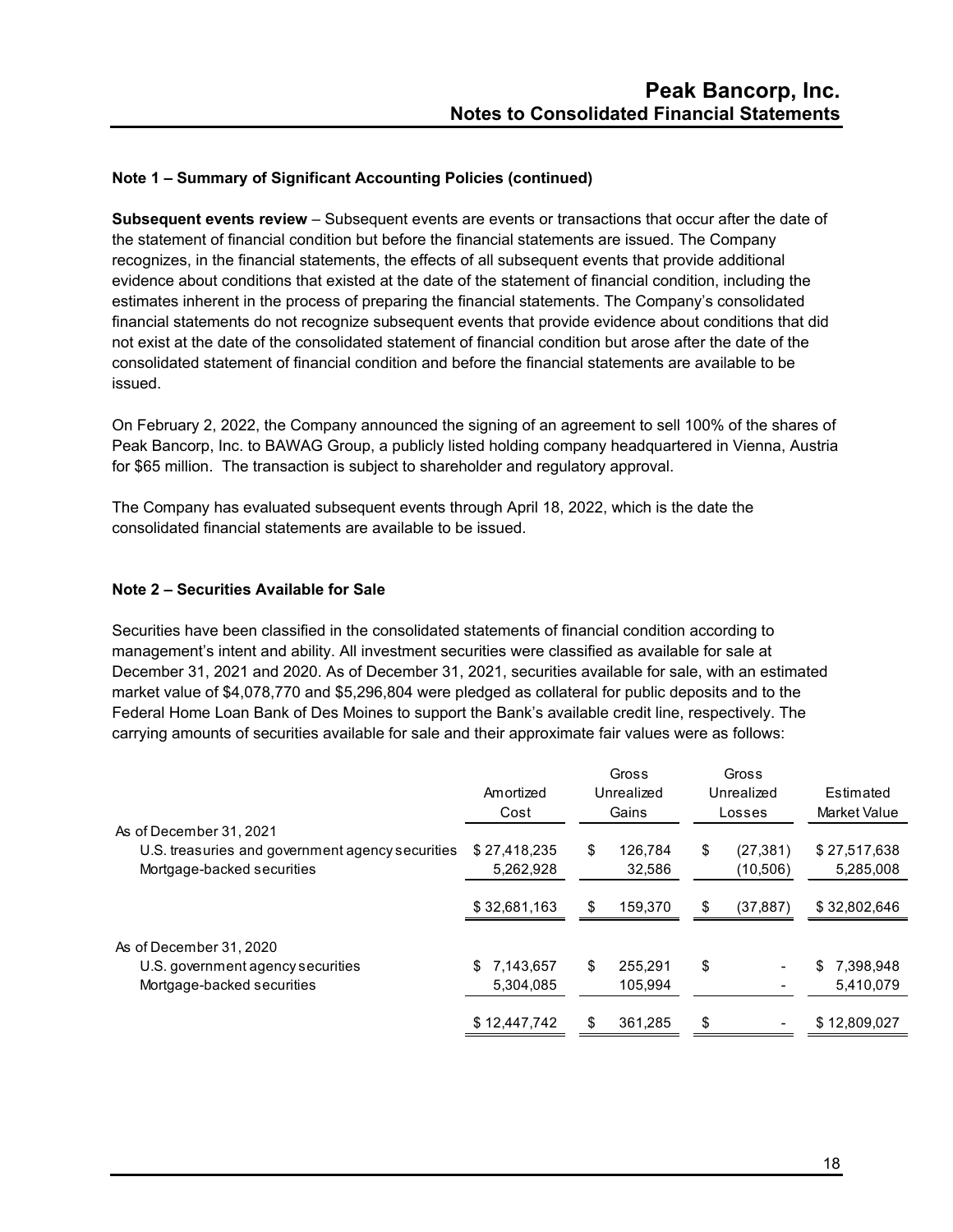#### **Note 2 – Securities Available for Sale (continued)**

There were 7 securities with unrealized losses at December 31, 2021. There were no securities with unrealized losses at December 31, 2020. Information for securities with unrealized losses at December 31, 2021, is as follows:

|                                                                                                        | December 31, 2021 |                                                                                                              |    |           |    |            |  |
|--------------------------------------------------------------------------------------------------------|-------------------|--------------------------------------------------------------------------------------------------------------|----|-----------|----|------------|--|
|                                                                                                        |                   | U.S. Treasuries<br>and Government<br>Mortgage-<br>backed<br>Agency<br><b>Securities</b><br><b>Securities</b> |    |           |    | Total      |  |
| Securities with unrealized losses for                                                                  |                   |                                                                                                              |    |           |    |            |  |
| 12 consecutive months or longer<br>Amortized cost<br>Gross unrealized losses<br>Estimated market value | \$                |                                                                                                              | \$ |           | \$ |            |  |
| Securities with unrealized losses for<br>less than 12 consecutive months                               |                   |                                                                                                              |    |           |    |            |  |
| Amortized cost                                                                                         | \$                | 12,056,204                                                                                                   | \$ | 868,206   |    | 12,924,410 |  |
| Gross unrealized losses                                                                                |                   | (27, 381)                                                                                                    |    | (10, 506) |    | (37, 887)  |  |
| Estimated market value                                                                                 |                   | 12,028,823                                                                                                   |    | 857,700   |    | 12,886,523 |  |
| Total securities with unrealized losses                                                                |                   |                                                                                                              |    |           |    |            |  |
| Amortized cost                                                                                         | \$                | 12,056,204                                                                                                   | \$ | 868,206   |    | 12,924,410 |  |
| Gross unrealized losses                                                                                |                   | (27, 381)                                                                                                    |    | (10, 506) |    | (37, 887)  |  |
| Estimated market value                                                                                 |                   | 12,028,823                                                                                                   |    | 857,700   |    | 12,886,523 |  |

Management evaluates securities for other-than-temporary impairment on a quarterly basis. Consideration is given to: (1) the length of time and the extent to which the fair value has been less than cost; (2) the financial condition and near-term prospects of the issuer; and (3) the intent and ability of the Company to retain its investment in the issuer for a period of time sufficient to allow for any anticipated recovery in fair value.

The Bank's unrealized losses relate to fluctuations in the current interest rate environment. In analyzing an issuer's financial condition, management considers whether the securities are issued by the federal government or its agencies, whether downgrades by bond rating agencies have occurred, and industry analysts' reports. As management has the ability and intent to hold debt securities for the foreseeable future, no declines were deemed other-than-temporary.

There were no sales of securities in 2021 or 2020.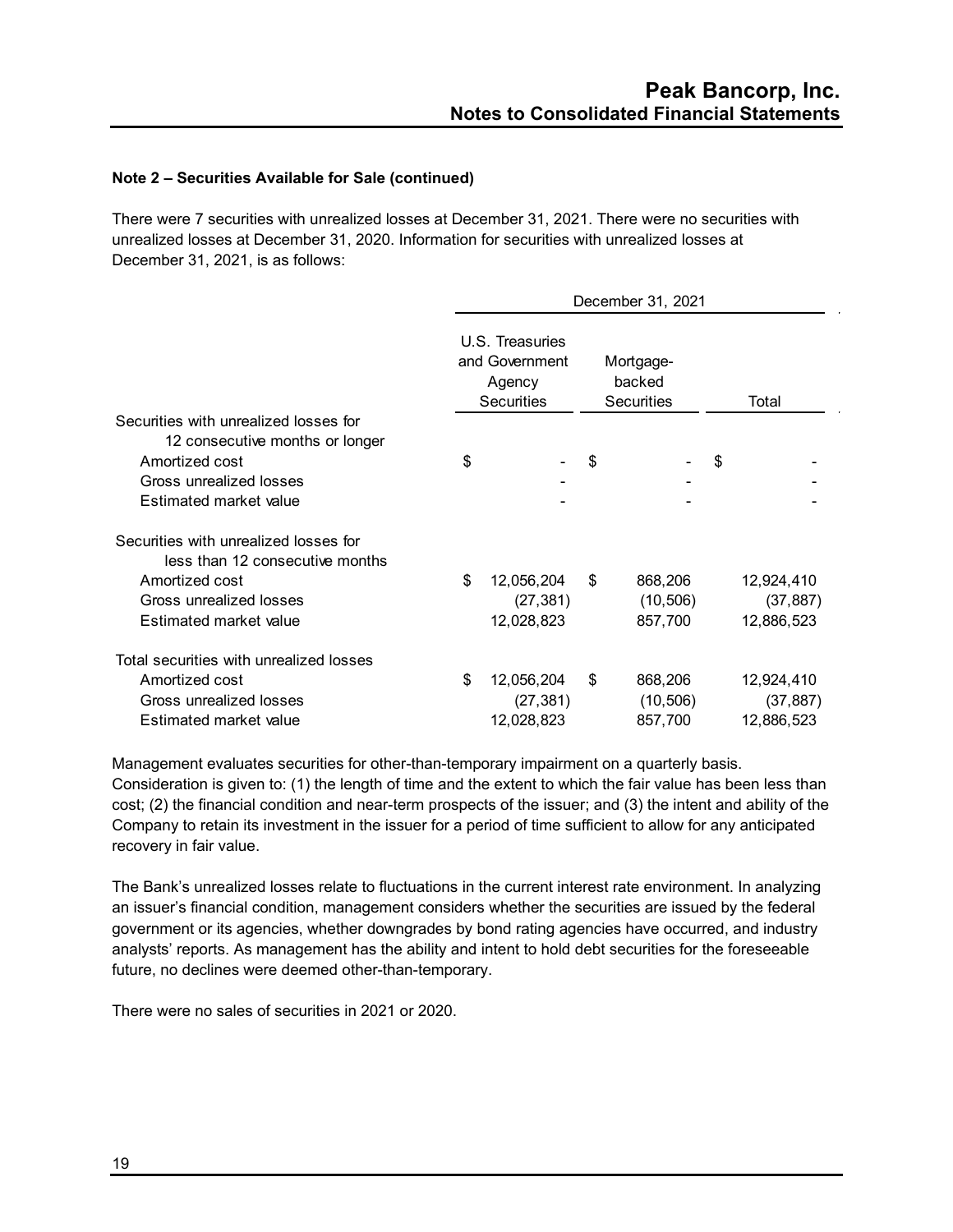#### **Note 2 – Securities Available for Sale (continued)**

Maturities of securities available for sale at December 31, 2021, are summarized below.

|                               | <b>Amortized Cost</b> |   |            |
|-------------------------------|-----------------------|---|------------|
| Maturing within one year      | \$<br>3,526,789       | S | 3,546,314  |
| Maturing in one to five years | 21,377,500            |   | 21,444,053 |
| Maturing in six to ten years  | 2,513,946             |   | 2,527,272  |
| Mortgage-backed securities    | 5,262,928             |   | 5,285,008  |
|                               | \$<br>32,681,163      |   | 32,802,646 |

#### **Note 3 – Loans Receivable and Allowance for Loan Losses**

Major classifications of loans at December 31 were as follows:

|                                    | 2021              | 2020              |  |  |
|------------------------------------|-------------------|-------------------|--|--|
| Real Estate - Commercial           | \$<br>185,239,037 | \$<br>136.538.975 |  |  |
| Real Estate - Residential          | 71.420.493        | 50,939,437        |  |  |
| Construction and land development  | 57,641,635        | 32,819,526        |  |  |
| Commercial                         | 49,683,235        | 41,486,878        |  |  |
| <b>Paycheck Protection Program</b> | 29,646,614        | 548.171.408       |  |  |
| Consumer                           | 4,456,313         | 5,533,582         |  |  |
|                                    | 398,087,327       | 815,489,806       |  |  |
| Allowance for loan losses          | (4, 587, 622)     | (3, 169, 168)     |  |  |
| Net loans receivable               | \$<br>393,499,705 | 812.320.638       |  |  |
|                                    |                   |                   |  |  |

Deferred fees and costs were a net credit of \$1,782,171 and \$5,869,741 at December 31, 2021 and 2020, respectively, and were included in the loan balances above. Premiums associated with the purchase of loans were \$0 and \$5,101 at December 31, 2021 and 2020, respectively, and were included in the loan balances above.

The interest rates on loans at December 31 fall into the following fixed and variable components:

|                   | 2021                            | 2020                             |
|-------------------|---------------------------------|----------------------------------|
| Fixed<br>Variable | \$<br>97,649,503<br>300,437,824 | \$<br>613,477,870<br>202,011,936 |
|                   | \$<br>398,087,327               | \$<br>815,489,806                |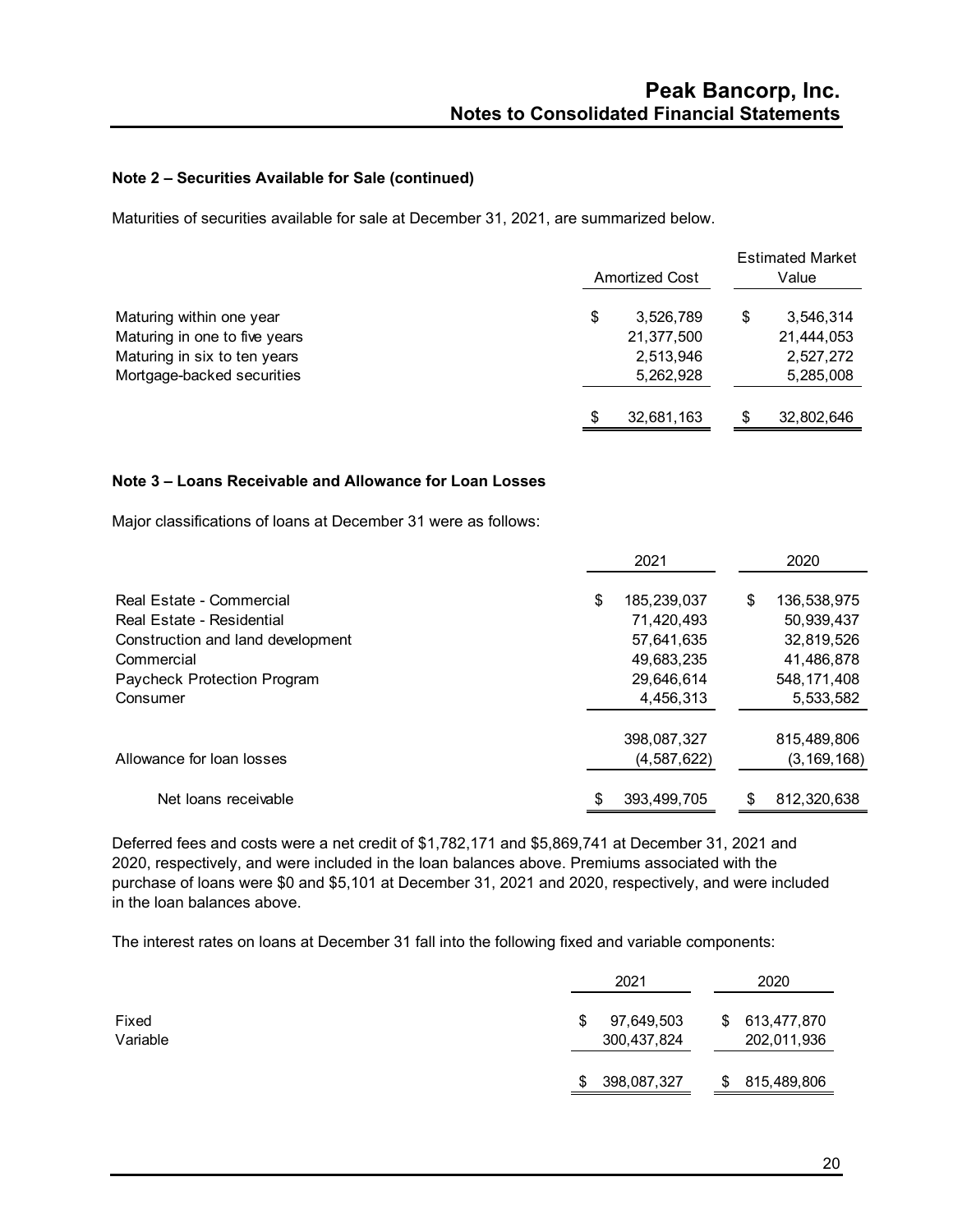Pursuant to the CARES Act passed in March 2020, the Bank funded over 4,200 loans to eligible small businesses and non-profit organizations who participated in the Paycheck Protection Program (PPP) administered by the U.S. Small Business Administration (SBA). PPP loans have terms of two to five years and earn interest at fixed rate of 1%. In addition, the Bank received a fee of 1%-5% from the SBA depending on the loan amount, which was netted with loan origination costs and amortized into interest income under the effective yield method over the contractual life of the loan. The recognition of fees and costs is accelerated when the loan is forgiven by the SBA and/or paid off prior to maturity. PPP loans are fully guaranteed by the SBA and are expected to be forgiven by the SBA if they meet the requirements of the program.

The Bank ended its origination of new PPP loans on June 30, 2020. On June 5, 2020, the PPP Flexibility Act was signed into law that modified, among other things, rules governing the PPP payment deferral period. In October 2020, due to updated guidance from the SBA that PPP loan payments were to be deferred until SBA had remitted forgiveness funds to the lender if the Borrower applied for forgiveness within ten months after the end of their covered period, the Bank modified the first payment due dates for PPP loans that originated prior to June 5, 2020, and extended the payment deferral period from six to sixteen months. The extended payment deferral period will affect the timing over which the accretion of PPP net loan origination fees are recognized.

Section 4013 of the CARES Act and Section 541 of the Coronavirus Response and Relief Supplemental Appropriations Act of 2020 (the Coronavirus Relief Act) passed in January 2021 provided optional, temporary relief from evaluating loans that may have been considered TDRs under GAAP. This relief applies to loan modifications executed between March 1, 2020, and the earlier of 60 days after the national emergency related to the Pandemic is terminated, or January 1, 2022. The Bank elected to apply these temporary accounting provisions to payment relief loans beginning in March 2020. During 2020, 77 loans had been in a CARES Act deferment at some point during the year, of which all but one had ended their deferment period as of December 31, 2020.

The Bank completes a quarterly analysis of the adequacy of the allowance for loan losses. This quarterly analysis is reviewed and approved by the Board of Directors each quarter. The allowance for loan losses is calculated using two separate and distinct methodologies as follows:

**Impaired loans** – Impaired loans are comprised of troubled debt restructurings and nonaccrual loans. The Bank reviews each impaired loan, on a loan-by-loan basis. A loan may have a specific reserve within the allowance for loan losses if there is a deficiency in expected cash flows or collateral values.

**Unimpaired loans** – Each segment of the loan portfolio (excluding impaired loans) is evaluated separately as a pool and an appropriate loss factor for each segment is calculated. The historical loss factors experienced by the Bank over a three-year period are used as a foundation for estimating potential losses. Historical loss factors are adjusted using management's judgment for the impact of internal measures, such as delinquent loans, classified loans, and impaired loans. The experience of lending staff and changes in internal underwriting policies are also considered. The impact of both national and local economic conditions is evaluated. Also, the impact of loan volumes, trends, and concentrations is considered. The allowance for each portfolio segment of unimpaired loans is determined separately using the historical loss rates for that segment and adjusting for each of the above-mentioned factors.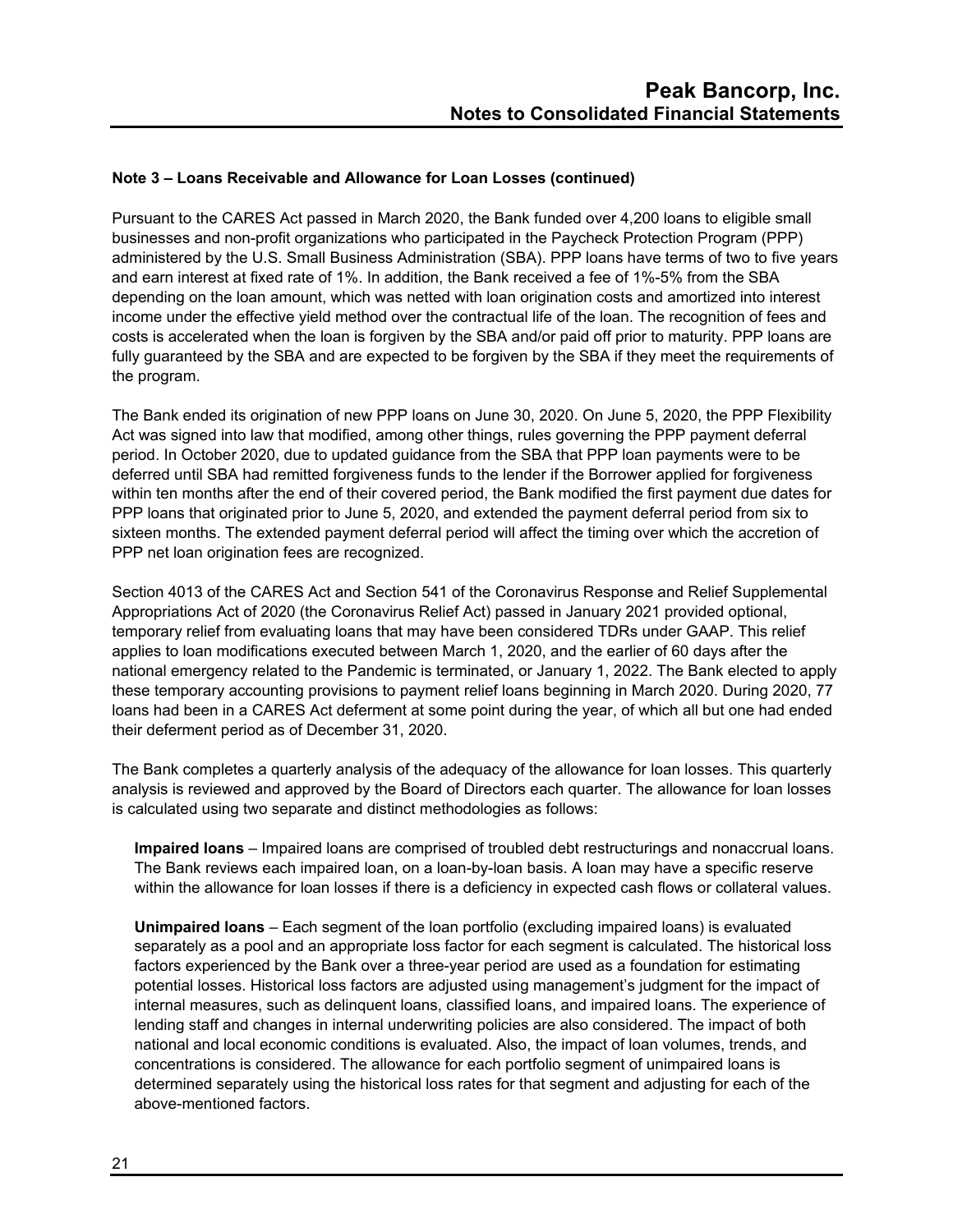Loans are charged off when they are considered uncollectible and of such little value their continued classification as bankable assets are not warranted. For impaired loans, where no source of repayment other than the liquidation of collateral is expected, a charge-off is made when the loan balance exceeds the estimated fair value of the collateral, less estimated selling costs.

An analysis of changes in the allowance for loan losses for the years ended December 31, 2021 and 2020, measured by the Bank's other loan segments, is included in the following tables. The following tables show the amount of the allowance for loan losses and the amount of loans receivable segregated by impaired loans and unimpaired loans as of December 31, 2021 and 2020:

|                                                                                                | Real Estate<br>Commercial        | Real Estate<br>Residential     | Commercial                                     | Construction<br>and Land<br>Development | Consumer                   | Paycheck<br>Protection<br>Program | Unallo cated                         | Total                                              |
|------------------------------------------------------------------------------------------------|----------------------------------|--------------------------------|------------------------------------------------|-----------------------------------------|----------------------------|-----------------------------------|--------------------------------------|----------------------------------------------------|
| Balance at December 31, 2020<br>Provision (recapture)<br>Loans charged off<br>Lo an recoveries | 1,786,209<br>\$<br>887,659       | \$<br>339,132<br>248,291<br>ä, | \$<br>769,942<br>11,709<br>(50, 279)<br>11,444 | \$<br>217,682<br>330,106                | \$<br>39,802<br>(7,987)    | \$<br>42,711<br>(42, 711)         | \$<br>16,401<br>(12, 489)<br>÷.<br>٠ | \$<br>3,169,168<br>1,500,000<br>(92,990)<br>11,444 |
| Balance at December 31, 2021                                                                   | 2.673.868                        | \$<br>587,423                  | \$<br>742,816                                  | 547,788<br>\$                           | \$<br>31,815               | S                                 | \$<br>3,912                          | 4,587,622<br>\$                                    |
| Balance at December 31, 2021<br>Allowance for impaired loans<br>Allowance for unimpaired loans | \$<br>13,591<br>2,660,277        | \$<br>587,423                  | \$<br>10,793<br>732,023                        | \$<br>547,788                           | \$<br>1,999<br>29,816      | \$                                | \$<br>3,912                          | \$<br>26,383<br>4,561,239                          |
| Total allowance for<br>lo an losses                                                            | 2,673,868<br>\$                  | \$<br>587,423                  | \$<br>742,816                                  | \$<br>547,788                           | \$<br>31,815               | \$                                | 3,912<br>\$                          | \$<br>4,587,622                                    |
| Impaired lo ans receivable<br>Unimpaired loans receivable                                      | 4,847,925<br>\$<br>180,391,112   | \$<br>201,202<br>71,219,291    | \$<br>30,941<br>49,652,294                     | \$<br>57,641,635                        | \$<br>1,999<br>4,454,314   | \$<br>29,646,614                  |                                      | \$<br>5,082,067<br>393,005,260                     |
| Total loans receivable                                                                         | \$185,239,037                    | \$71,420,493                   | \$49,683,235                                   | \$57,641,635                            | \$<br>4,456,313            | \$29,646,614                      |                                      | \$398,087,327                                      |
| Allowance for loan losses to loans<br>receivable by segment                                    | 1.44%                            | 0.82%                          | 1.50%                                          | 0.95%                                   | 0.71%                      |                                   |                                      | 1.15%                                              |
|                                                                                                |                                  |                                |                                                |                                         |                            |                                   |                                      |                                                    |
|                                                                                                | <b>Real Estate</b><br>Commercial | Real Estate<br>Residential     | Commercial                                     | Construction<br>and Land<br>Development | Consumer                   | Paycheck<br>Protection<br>Program | Unallo cated                         | Total                                              |
| Balance at December 31, 2019<br>Provision (recapture)                                          | \$<br>1,314,835<br>471,374       | \$<br>214,406<br>124,726       | \$<br>269,538<br>497,164                       | \$<br>38,859<br>178,823                 | \$<br>107,994<br>(68, 192) | \$                                | \$<br>150,296<br>(133, 895)          | \$<br>2,095,928<br>1,070,000                       |
| Loans charged off<br>Lo an recoveries                                                          |                                  |                                | 3.240                                          |                                         |                            |                                   |                                      | 3.240                                              |
| Balance at December 31, 2020                                                                   | 1,786,209                        | \$<br>339,132                  | 769,942<br>\$                                  | S<br>217,682                            | \$<br>39,802               | \$                                | \$<br>16,401                         | \$<br>3,169,168                                    |
| Balance at December 31, 2020<br>Allowance for impaired loans<br>Allowance for unimpaired loans | \$<br>1,786,209                  | \$<br>339,132                  | \$<br>47,807<br>722,135                        | \$<br>217,682                           | \$<br>39,802               | \$                                | \$<br>16,401                         | \$<br>47,807<br>3,121,361                          |
| Total allowance for<br>lo an losses                                                            | 1786,209<br>\$                   | 339,132<br>\$                  | 769,942<br>\$                                  | \$<br>217,682                           | \$<br>39,802               | \$                                | 16,401<br>\$                         | \$<br>3,169,168                                    |
| Impaired lo ans receivable<br>Unimpaired loans receivable                                      | \$<br>4,616,000<br>131,922,975   | \$<br>50,939,437               | \$<br>398,786<br>41,088,092                    | \$<br>32,819,526                        | \$<br>5,533,582            | \$<br>548, 171, 408               |                                      | \$<br>5,014,786<br>810,475,020                     |
| Total loans receivable                                                                         | \$136,538,975                    | \$50,939,437                   | \$41,486,878                                   | \$32,819,526                            | \$<br>5,533,582            | \$548,171,408                     |                                      | \$815,489,806                                      |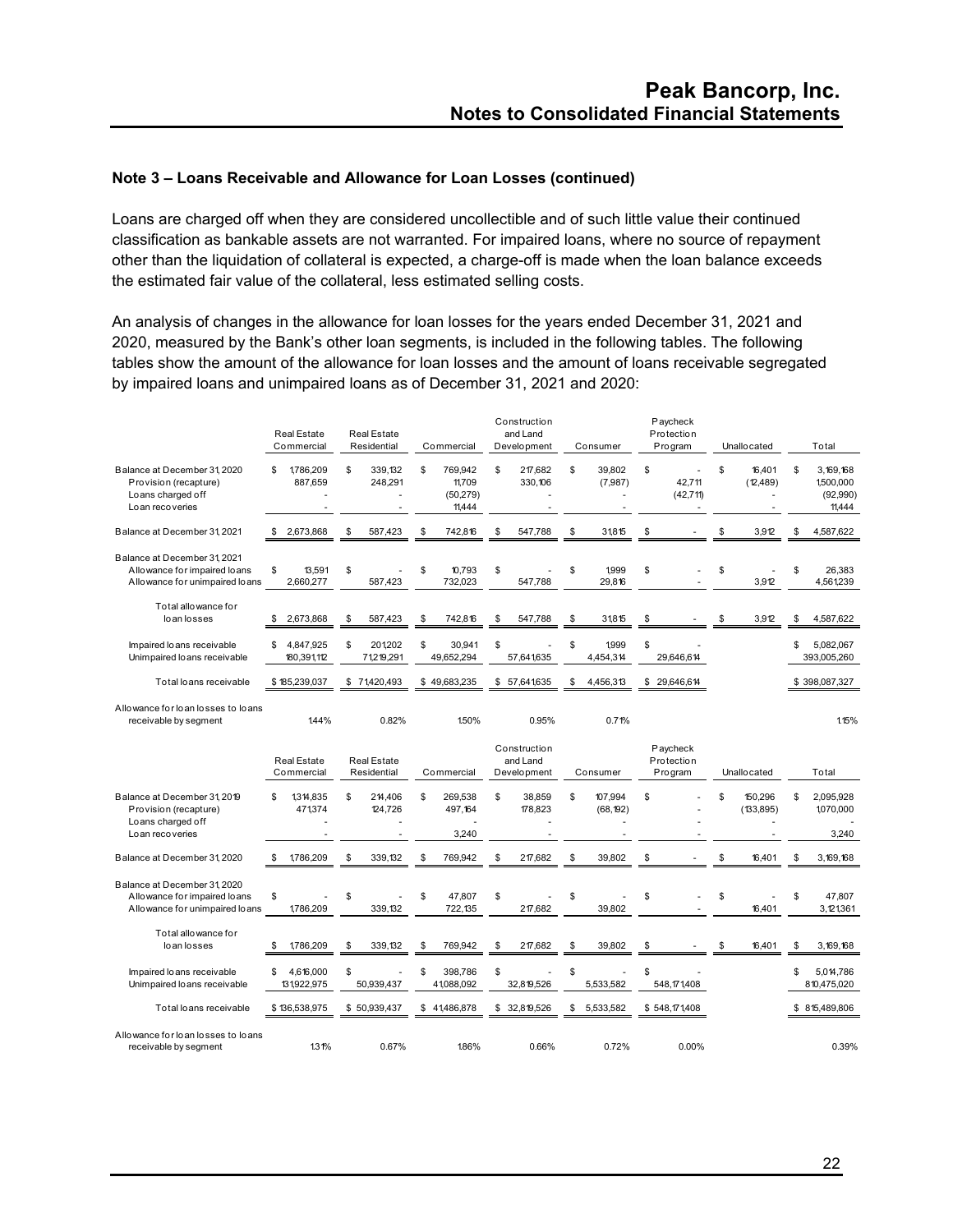The Bank had \$24,998 in consumer real estate loans and \$875,764 in PPP loans that were 30-89 days past due as of December 31, 2021. The Bank had no loans past due over 30 days as of December 31, 2020. There were no accruing loans more than 90 days past due as of December 31, 2021 and 2020.

The Bank had loans on nonaccrual status of \$486,425 commercial real estate and \$176,204 of residential real estate loans at December 31, 2021. The Bank had no loans on nonaccrual status at December 31, 2020.

The Bank has an internal system of grading loans according to the risk inherent in each loan.

**Pass** – Loans of average or above average quality with no unusual risk.

**Special mention** – Loans that require more than the usual amount of management attention. Adverse industry conditions, deteriorating financial conditions, declining trends, management problems, or other similar weaknesses may be evident. Ability to meet current payment schedules may be questionable, even though interest and principal are still being paid as agreed.

**Substandard** – Loans possessing weaknesses that jeopardize the ultimate collection of principal and interest. The weaknesses require close supervision by Bank management. Loss may not be evident; however, the loan is inadequately protected by current financials or pledged collateral.

**Doubtful** – Loans with one or more weaknesses, which, on the basis of currently existing facts, conditions, and values, make ultimate collection of all principal highly questionable.

The following table shows loans as of December 31, 2021 and 2020, by type of loan and by internal loan grades:

|                                  | <b>Real Estate</b><br>Commercial | <b>Real Estate</b><br>Residential | Commercial   | Paycheck<br>Protection<br>Program | Construction<br>and Land<br>Development | Consumer        | Total         |
|----------------------------------|----------------------------------|-----------------------------------|--------------|-----------------------------------|-----------------------------------------|-----------------|---------------|
| As of December 31, 2021<br>Grade |                                  |                                   |              |                                   |                                         |                 |               |
| Pass                             | \$177,849,312                    | \$71,219,291                      | \$49,136,544 | 29,646,614<br>\$                  | \$57,641,635                            | 4,454,314<br>\$ | \$389,947,710 |
| Special mention                  | 2,541,800                        |                                   | 515,750      |                                   |                                         |                 | 3,057,550     |
| Substandard                      | 4,847,925                        | 201,202                           | 30,941       |                                   |                                         | 1,999           | 5,082,067     |
| Doubtful                         |                                  |                                   |              |                                   |                                         |                 |               |
| Total                            | \$185,239,037                    | \$71,420,493                      | \$49,683,235 | 29,646,614<br>\$                  | \$57,641,635                            | 4,456,313<br>\$ | \$398,087,327 |
|                                  | <b>Real Estate</b><br>Commercial | <b>Real Estate</b><br>Residential |              | Paycheck<br>Protection            | Construction<br>and Land                |                 |               |
|                                  |                                  |                                   | Commercial   | Program                           | Development                             | Consumer        | Total         |
| As of December 31, 2020          |                                  |                                   |              |                                   |                                         |                 |               |
| Grade                            |                                  |                                   |              |                                   |                                         |                 |               |
| Pass                             | \$127,240,004                    | \$50,765,245                      | \$40,432,833 | \$548,171,408                     | \$ 32,819,526                           | 5,533,582<br>\$ | \$804,962,598 |
| Special mention                  | 4,684,246                        | 174,192                           | 654,679      |                                   |                                         |                 | 5,513,117     |
| Substandard                      | 4,614,725                        |                                   | 399,366      |                                   |                                         |                 | 5,014,091     |
| Doubtful                         |                                  |                                   |              |                                   |                                         |                 |               |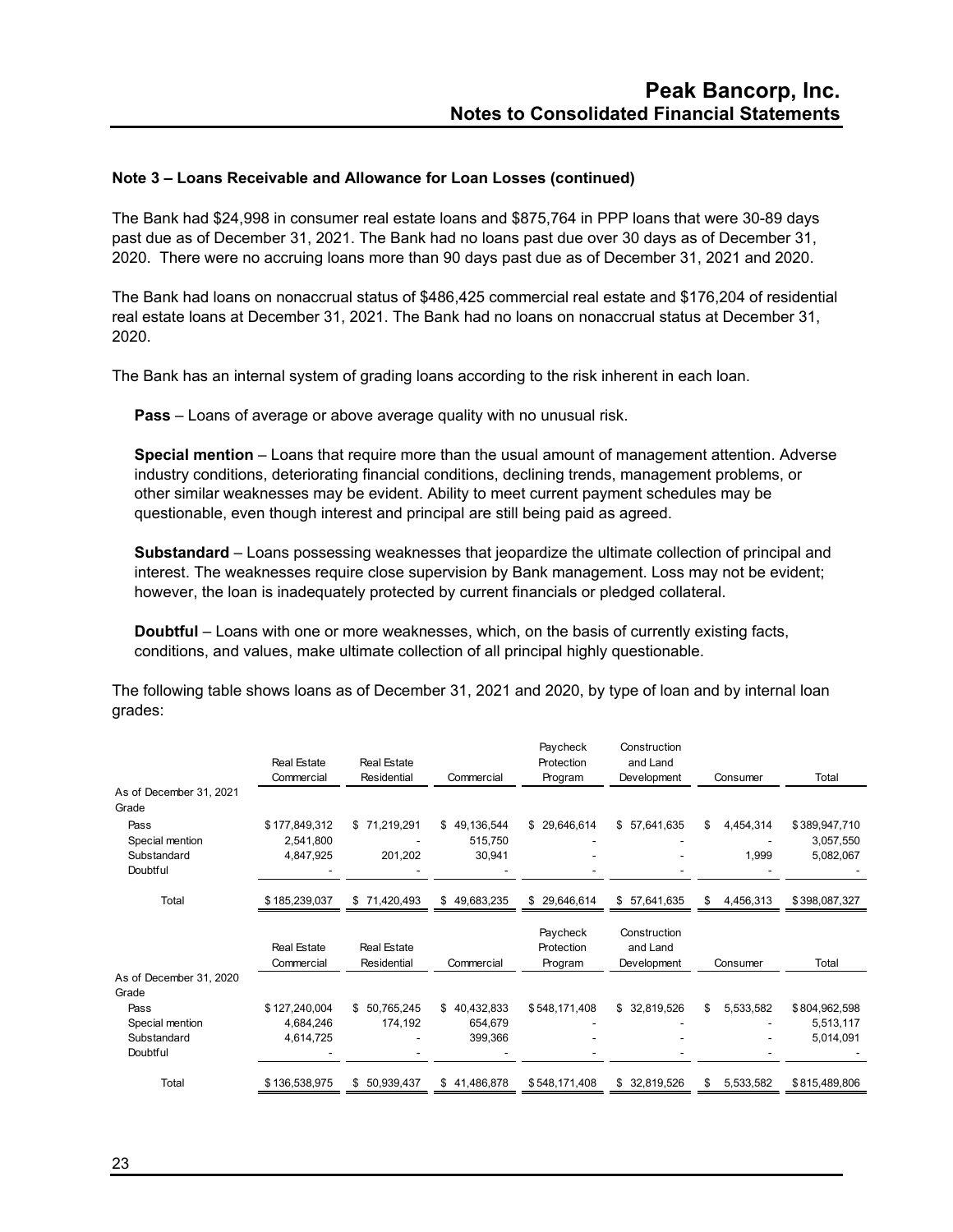The following tables show information on impaired loans by loan class. The recorded impaired loan balance is net of any charge-off amount. The unpaid principal balance is total principal balance including amounts the Bank determined to be a loss and charged-off. The specific reserve in allowance is the amount of impairment that has been specifically reserved for in the allowance for loan losses.

|                                       | Recorded<br>Impaired Loan<br><b>Balance</b> |           | Unpaid<br>Principal<br><b>Balance</b> |           | Specific<br>Reserve in<br>Allowance |        |
|---------------------------------------|---------------------------------------------|-----------|---------------------------------------|-----------|-------------------------------------|--------|
| As of December 31, 2021               |                                             |           |                                       |           |                                     |        |
| With no specific reserve in allowance |                                             |           |                                       |           |                                     |        |
| Real Estate - Commercial              | \$                                          | 4,361,500 | \$                                    | 4,361,500 | \$                                  |        |
| Real Estate - Residential             |                                             | 201,202   |                                       | 201,202   |                                     |        |
| Commercial                            |                                             | 9,356     |                                       | 9,356     |                                     |        |
| With specific reserve in allowance    |                                             |           |                                       |           |                                     |        |
| Real Estate - Commercial              |                                             | 486,425   |                                       | 486,425   |                                     | 13,591 |
| Commercial                            |                                             | 21,585    |                                       | 21,585    |                                     | 10,793 |
| Consumer & Other                      |                                             | 1,999     |                                       | 1,999     |                                     | 1,999  |
| Total                                 | \$                                          | 5,082,067 | \$                                    | 5,082,067 | \$                                  | 26,383 |
| As of December 31, 2020               |                                             |           |                                       |           |                                     |        |
| With no specific reserve in allowance |                                             |           |                                       |           |                                     |        |
| Real Estate - Commercial              | \$                                          | 4,616,000 | \$                                    | 4,616,000 | \$                                  |        |
| Commercial                            |                                             | 180,743   |                                       | 180,743   |                                     |        |
| With specific reserve in allowance    |                                             |           |                                       |           |                                     |        |
| Commercial                            |                                             | 218,043   |                                       | 218,043   |                                     | 47,807 |
| Total                                 | \$                                          | 5,014,786 | \$                                    | 5,014,786 | \$                                  | 47,807 |

A summary of the annual average balance of impaired loans along with the interest income recognized on impaired loans for the years ended December 31 follows:

|                           |     | 2021           |            |                 |     | 2020                     |    |                 |  |
|---------------------------|-----|----------------|------------|-----------------|-----|--------------------------|----|-----------------|--|
|                           |     |                |            | <b>Interest</b> |     |                          |    | <b>Interest</b> |  |
|                           |     | Average        |            | Income          |     | Average                  |    | Income          |  |
|                           |     | <b>Balance</b> | Recognized |                 |     | <b>Balance</b>           |    | Recognized      |  |
| Real Estate - Commercial  | \$  | 4,978,037      | \$         | 262,570         | \$  | 4,616,000                | \$ | 276,960         |  |
| Real Estate - Residential |     | 199,996        |            | 9,250           |     | $\overline{\phantom{0}}$ |    |                 |  |
| Commercial                |     | 186,545        |            | 10.104          |     |                          |    |                 |  |
| Consumer & Other          |     | 1,903          |            | 266             |     | 325,929                  |    | 16,722          |  |
| Total                     | \$. | 5,366,482      | \$         | 282,191         | \$. | 4,941,929                | \$ | 293,682         |  |

As of December 31, 2021 and 2020, the Bank had no troubled debt restructurings.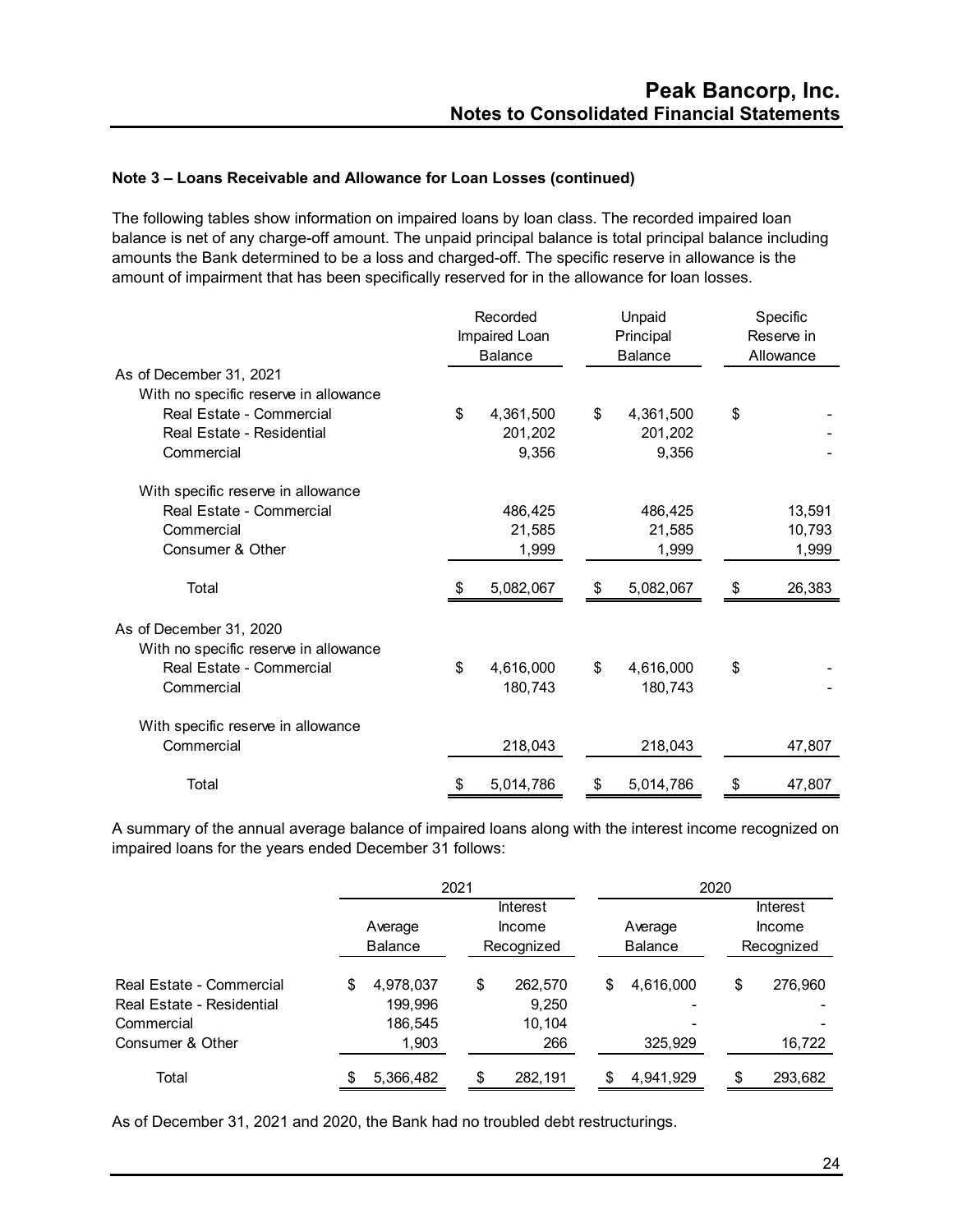#### **Note 4 – Premises and Equipment**

Major classifications of premises and equipment at December 31 are summarized as follows:

|                                                | 2021            |    | 2020      |
|------------------------------------------------|-----------------|----|-----------|
| Land                                           | \$<br>1,245,877 | \$ | 459,000   |
| Buildings and improvements                     | 7,156,009       |    | 5,751,228 |
| Furniture and equipment                        | 1,851,713       |    | 1,386,068 |
| Construction in process                        | 5,000           |    | 823,689   |
| Total cost                                     | 10,258,599      |    | 8,419,985 |
| Less accumulated depreciation and amortization | 2,439,522       |    | 2,246,589 |
|                                                | \$<br>7,819,077 | S  | 6,173,396 |

Depreciation and amortization expense for the years ended December 31, 2021 and 2020, were \$339,780 and \$313,288, respectively.

#### **Note 5 – Deposits**

The following table shows weighted average rates and scheduled maturities for time deposits:

| Years Ending December 31, | Amount |            | Average Rate |  |  |
|---------------------------|--------|------------|--------------|--|--|
|                           |        |            |              |  |  |
| 2022                      | \$     | 18,821,528 | 0.62%        |  |  |
| 2023                      |        | 7,814,566  | 0.35%        |  |  |
| 2024                      |        | 4,672,184  | 1.58%        |  |  |
| 2025                      |        | 1,212,217  | 0.58%        |  |  |
| 2026                      |        | 166,840    | 0.43%        |  |  |
|                           |        |            |              |  |  |
|                           | S      | 32,687,335 | 0.69%        |  |  |

The Bank had \$2,276,616 and \$4,119,000 of time deposits of over \$250,000 as of December 31, 2021 and 2020, respectively.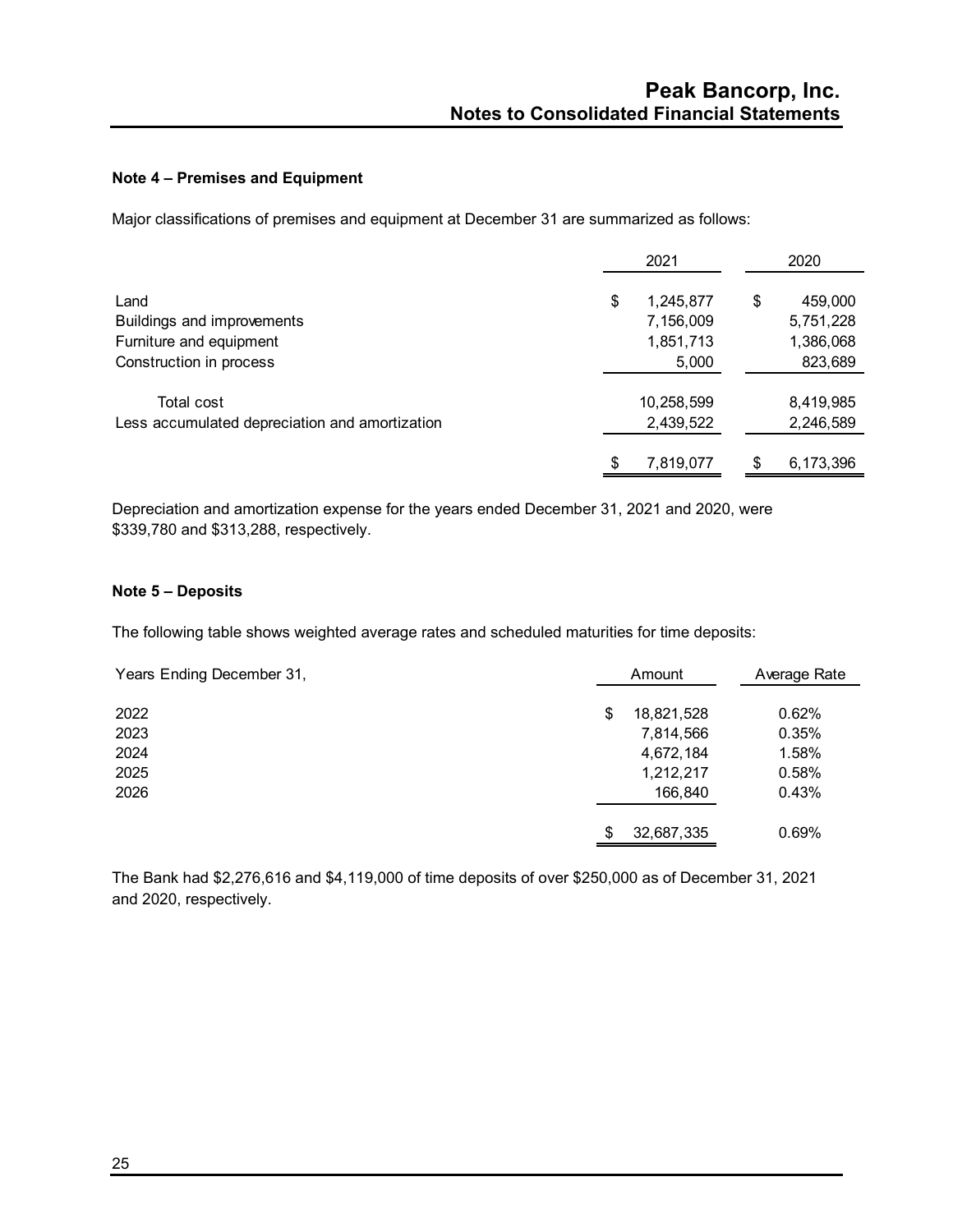#### **Note 6 – Borrowings**

The Company had a \$10,000,000 line of credit with United Bankers' Bank at December 31, 2021. Under the agreement, the Corporation makes quarterly payments for accrued interest, with the full outstanding balance of principal and interest due on July 1, 2023. Interest is assessed on the outstanding balance of the borrowing, at a rate of 3.25% at December 31, 2021. The Bank had an outstanding principal balance of \$5,350,000 and \$0 at December 31, 2021 and 2020, respectively. The borrowing is collateralized by 100% of the Bank's stock.

The Bank had a \$10,000,000 line of credit with Bankers' Bank of the West, a \$5,000,000 line of credit with Pacific Coast Bankers' Bank, and a \$3,000,000 line of credit with Zions Bank at December 31, 2021. These lines were unsecured. There was no balance outstanding on the lines as of December 31, 2021 or 2020.

The Bank has borrowings of \$19,757,777 and \$485,932,627 at an annual rate of 0.35% under the Paycheck Protection Program Liquidity Facility as of December 31, 2021 and 2020, respectively. These borrowings are secured by PPP loans at par and are non-recourse to the Bank. The related loans and borrowings are excluded from regulatory capital, liquidity, and other measures when pledged on this basis mitigating credit, liquidity, and other risks.

The Bank has a credit arrangement with the Federal Home Loan Bank of Des Moines (FHLB), under which the Bank can borrow up to 45% of its assets. Borrowings must be collateralized with loans or securities. Loans with a principal balance of approximately \$180,480,000 and \$144,268,000 were pledged as collateral at December 31, 2021 and 2020, respectively. Securities with a market value of \$5,297,000 and \$5,410,000 were pledged as collateral at December 31, 2021 and 2020, respectively. At December 31, 2021 and 2020, the Bank had \$12,000,000 and \$13,000,000, respectively, of borrowings from the FHLB. Borrowings from the FHLB have penalties for early payment. The following table shows weighted average rates and scheduled maturities for borrowings from the FHLB at December 31, 2021:

| Years Ending December 31, | Amount           |       |  |
|---------------------------|------------------|-------|--|
| 2022                      | \$<br>7,000,000  | 0.94% |  |
| 2023                      | 2,000,000        | 2.27% |  |
| 2024                      | 2,000,000        | 2.37% |  |
| 2025                      | 1,000,000        | 1.21% |  |
|                           | \$<br>12,000,000 | 1.42% |  |

The FHLB had issued \$26,070,000 and \$22,370,000 of letters of credit on the Bank's behalf to collateralize public deposits of the Bank as of December 31, 2021 and 2020, respectively.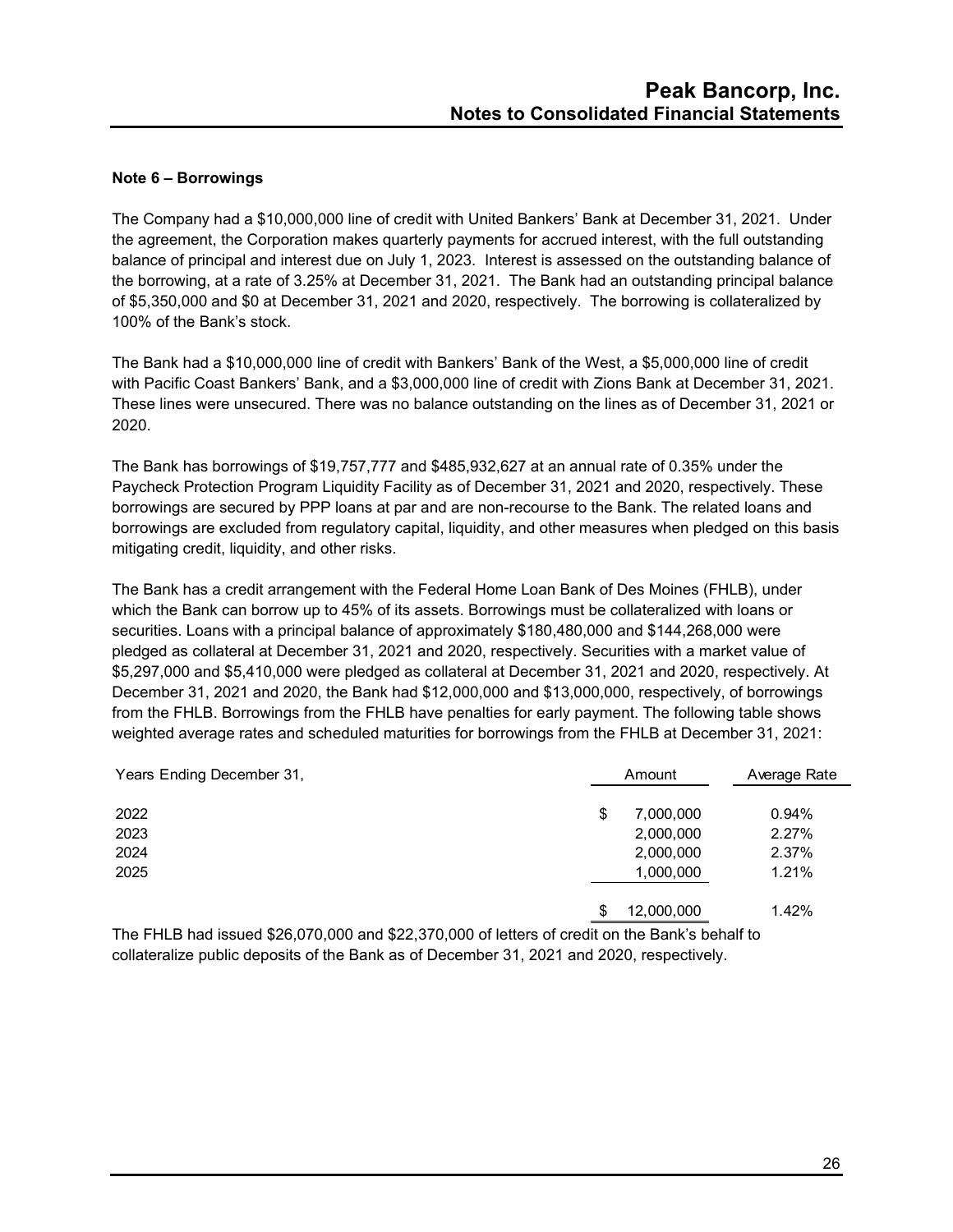#### **Note 7 – Commitments and Contingencies**

**Lease commitments and contracts** – The Bank has entered into various leases for property and equipment. Total rental expense for premises and equipment operating leases amounted to \$113,207 and \$77,032 in 2021 and 2020, respectively. The future minimum annual rental payments under all leases at December 31, 2021, are summarized as follows:

| Years Ending December 31 |                   |
|--------------------------|-------------------|
| 2022                     | \$<br>351,394     |
| 2023                     | 391,496           |
| 2024                     | 410,003           |
| 2025                     | 420,137           |
| 2026                     | 430,525           |
| 2027                     | 420,502           |
| 2028                     | 426,861           |
| 2029                     | 289,278           |
|                          |                   |
|                          | \$<br>3, 140, 196 |

The Bank has agreed to an eight-year lease that is expected to commence in the second half of 2021, which is included in the future minimum annual rental payments under all leases disclosed. Leases are classified as operating or financing leases at the lease commencement date. Lease expense for operating leases and short-term leases is recognized on a straight-line basis over the lease term. Rightof-use assets and lease liabilities are recognized at the lease commencement date based on the estimated present value of lease payments over the lease term.

The Bank uses its incremental borrowing rate at lease commencement to calculate the present value of lease payments when the rate implicit in a lease is not known. The Bank's incremental borrowing rate is based on the FHLB amortizing advance rate, adjusted for the lease term and other factors.

Right-of-use assets are classified on the balance sheet with other assets and were \$2,720,834 and \$64,315 as of December 31, 2021 and 2020, respectively. The associated liabilities are classified on the balance sheet with other liabilities and were \$2,746,734 and \$66,513 as of December 31, 2021 and 2020, respectively.

**Commitments to extend credit** – In the normal course of business, the Bank makes various commitments and incurs certain contingent liabilities that are not presented in the accompanying consolidated financial statements. The commitments and contingent liabilities include various guarantees and commitments to extend credit. Commitments to extend credit are agreements to lend to a customer as long as there is no violation of any condition established in the commitment letter. Commitments generally have fixed expiration dates or other termination clauses and may require payment of a fee. Since many of the commitments are expected to expire without being drawn upon, the total commitment amounts do not necessarily represent future cash requirements. The Bank evaluates each customer's creditworthiness on a case-by-case basis. The amount of collateral obtained, if it is deemed necessary by the Bank upon extension of credit, is based on management's credit evaluation of the customer. Collateral held varies but may include securities, accounts receivable, inventory, fixed assets, or real estate properties. The distribution of commitments to extend credit approximates the distribution of loans outstanding.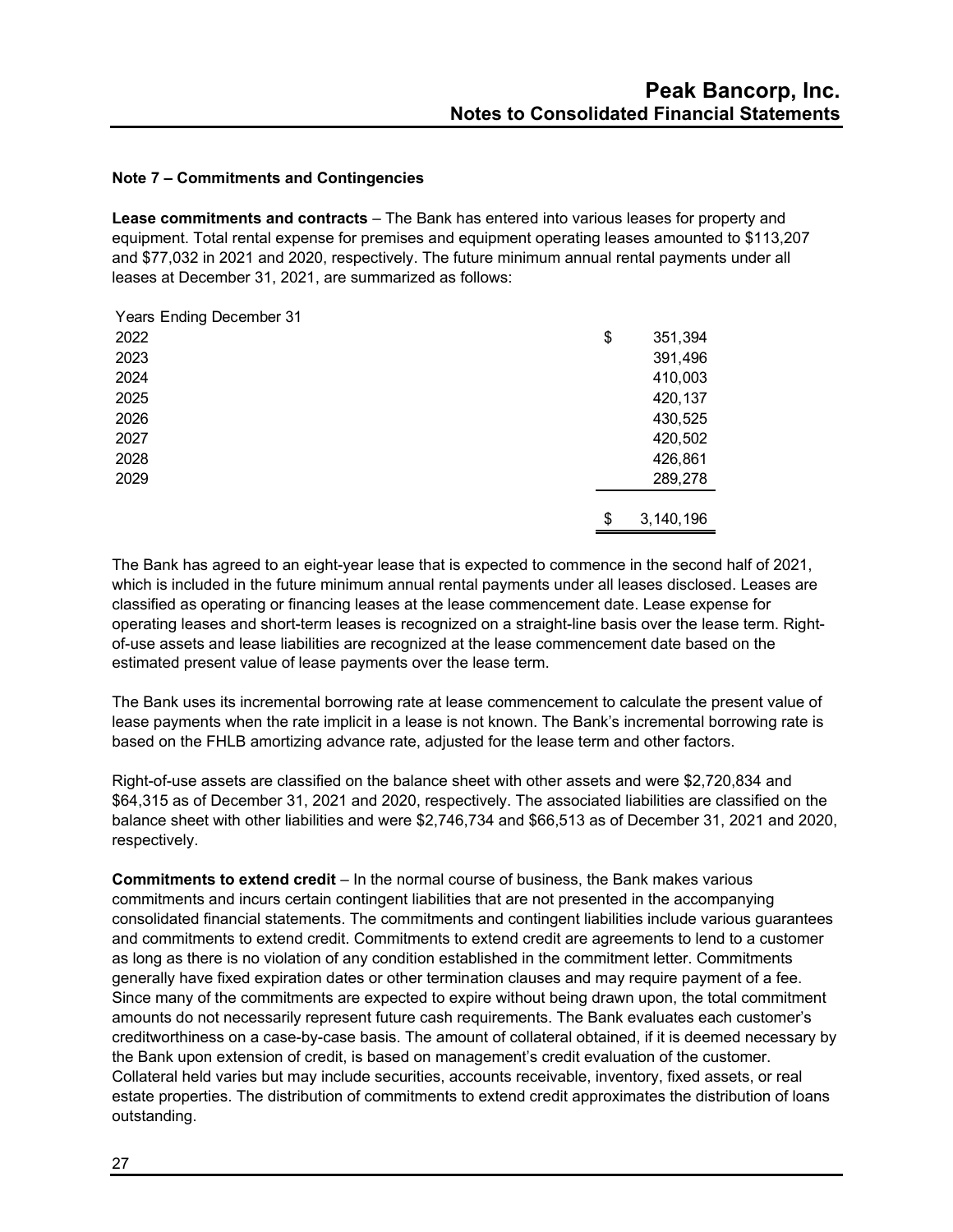#### **Note 7 – Commitments and Contingencies (continued)**

At December 31, 2021 and 2020, the Bank had \$128,702,996 and \$83,939,948, respectively, in commitments to extend credit.

The Bank does not anticipate material losses as a result of these commitments. At December 31, 2021 and 2020, the Bank had \$50,000 in an allowance for off-balance-sheet credit exposure.

#### **Note 8 – Dividend Restriction**

Banking regulations limit the amount of dividends that may be paid. No dividends can be paid until all initial losses have been recaptured, an appropriate allowance for loan losses has been established, overall capital is adequate, and an adequate amount of additional paid-in capital of the Bank exists.

#### **Note 9 – Income Taxes**

The components of income tax provision consist of the following:

|                               | 2021 |           | 2020 |           |
|-------------------------------|------|-----------|------|-----------|
| Current tax expense           |      |           |      |           |
| Federal                       | \$   | 737,122   | \$   | 833,758   |
| State                         |      | 315,054   |      | 280,000   |
| Deferred tax expense          |      |           |      |           |
| Federal                       |      | 779,878   |      | 6,848     |
| State                         |      | 189,045   |      | 152       |
| Change in valuation allowance |      | (2,099)   |      | (3,758)   |
| Income tax provision          |      | 2,019,000 | \$   | 1,117,000 |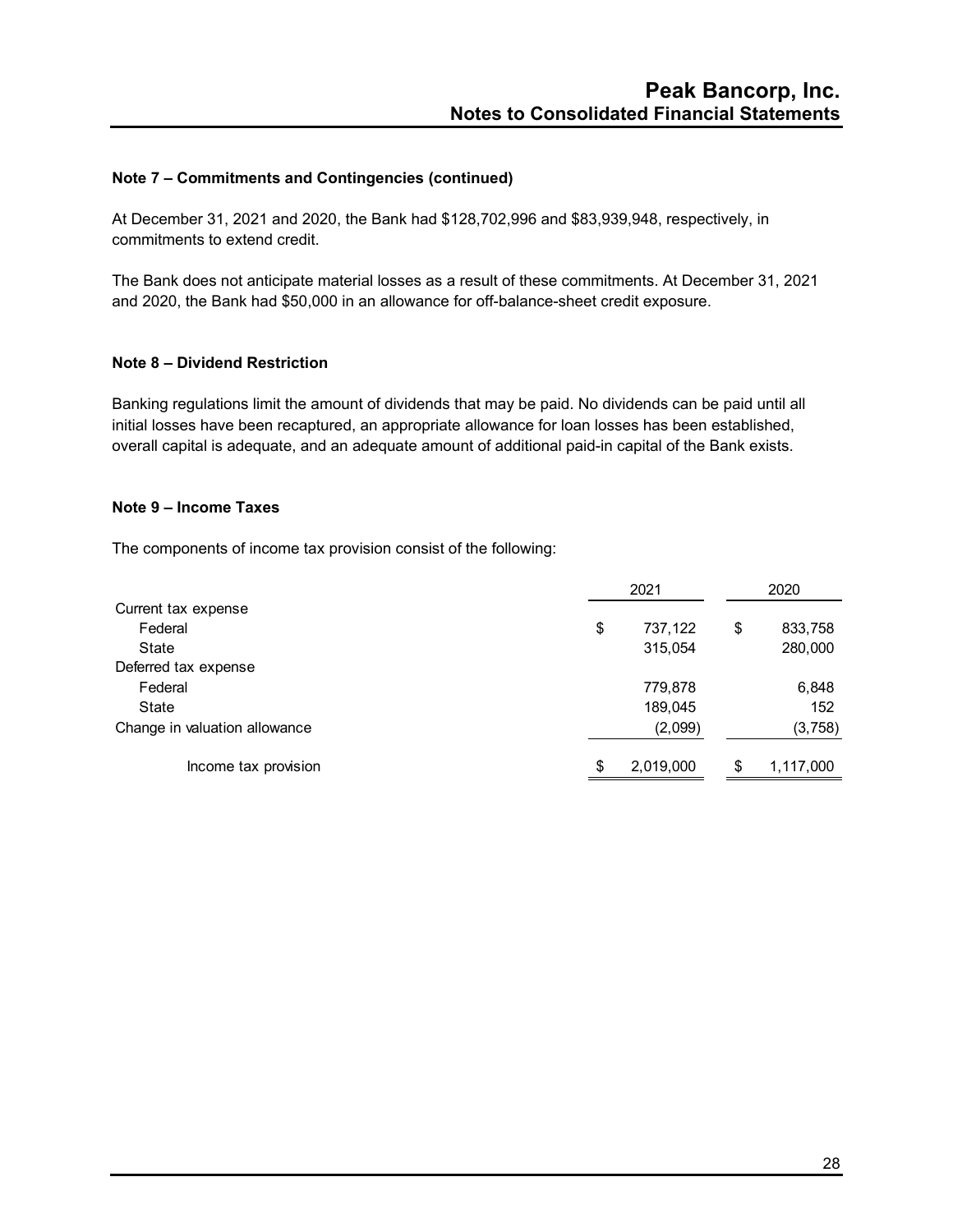#### **Note 9 – Income Taxes (continued)**

The components of the net deferred income tax asset in the consolidated statements of financial condition are as follows:

|                                                  |    | 2021       | 2020            |
|--------------------------------------------------|----|------------|-----------------|
| Deferred tax assets                              |    |            |                 |
| Allowance for loan and credit losses             | \$ | 1,212,043  | \$<br>792,863   |
| Nonaccrual interest income                       |    | 4,768      |                 |
| Held for sale loans                              |    | 7,746      | 31,207          |
| SBA fee income                                   |    |            | 1,254,657       |
| Book-tax equity compensation                     |    | 19,841     |                 |
| Other                                            |    | 5,266      |                 |
| ITC tax carryforward                             |    | 37,871     | 39,970          |
| Total deferred tax assets                        |    | 1,287,535  | 2,118,697       |
| Less valuation allowance                         |    | (37, 871)  | (39, 970)       |
| Deferred tax liabilities                         |    |            |                 |
| Deferred loan origination costs                  |    | (223, 378) | (261, 323)      |
| Book-tax depreciation                            |    | (60, 286)  | (32, 950)       |
| Unrealized gain on securities available for sale |    | (31, 750)  | (95, 635)       |
| Other                                            |    |            | (60, 453)       |
| Total deferred tax liabilities                   |    | (315, 414) | (450, 361)      |
| Net deferred tax asset                           | 3  | 934,250    | \$<br>1,628,366 |

The income tax provision recorded differs from the expected income tax provision at statutory tax rates. The reconciliation of the differences between expected taxes and actual taxes is as follows:

|                                             | 2021 |           |    | 2020      |  |  |
|---------------------------------------------|------|-----------|----|-----------|--|--|
| Federal income tax expense at expected rate | \$   | 1,510,998 | \$ | 814,272   |  |  |
| State tax expense at expected rate          |      | 500,203   |    | 289,545   |  |  |
| Effect of tax exempt income                 |      | (5,730)   |    | (4, 565)  |  |  |
| Change in valuation allowance               |      | (2,099)   |    | (3,758)   |  |  |
| Other                                       |      | 15,628    |    | 21,506    |  |  |
| Income tax provision                        |      | 2,019,000 | S  | 1,117,000 |  |  |

The Company had no unrecognized tax benefits at December 31, 2021 and 2020.

The Company recognizes interest accrued and penalties related to unrecognized tax benefits in tax expense. During the years ended December 31, 2021 and 2020, the Bank recognized no interest and penalties.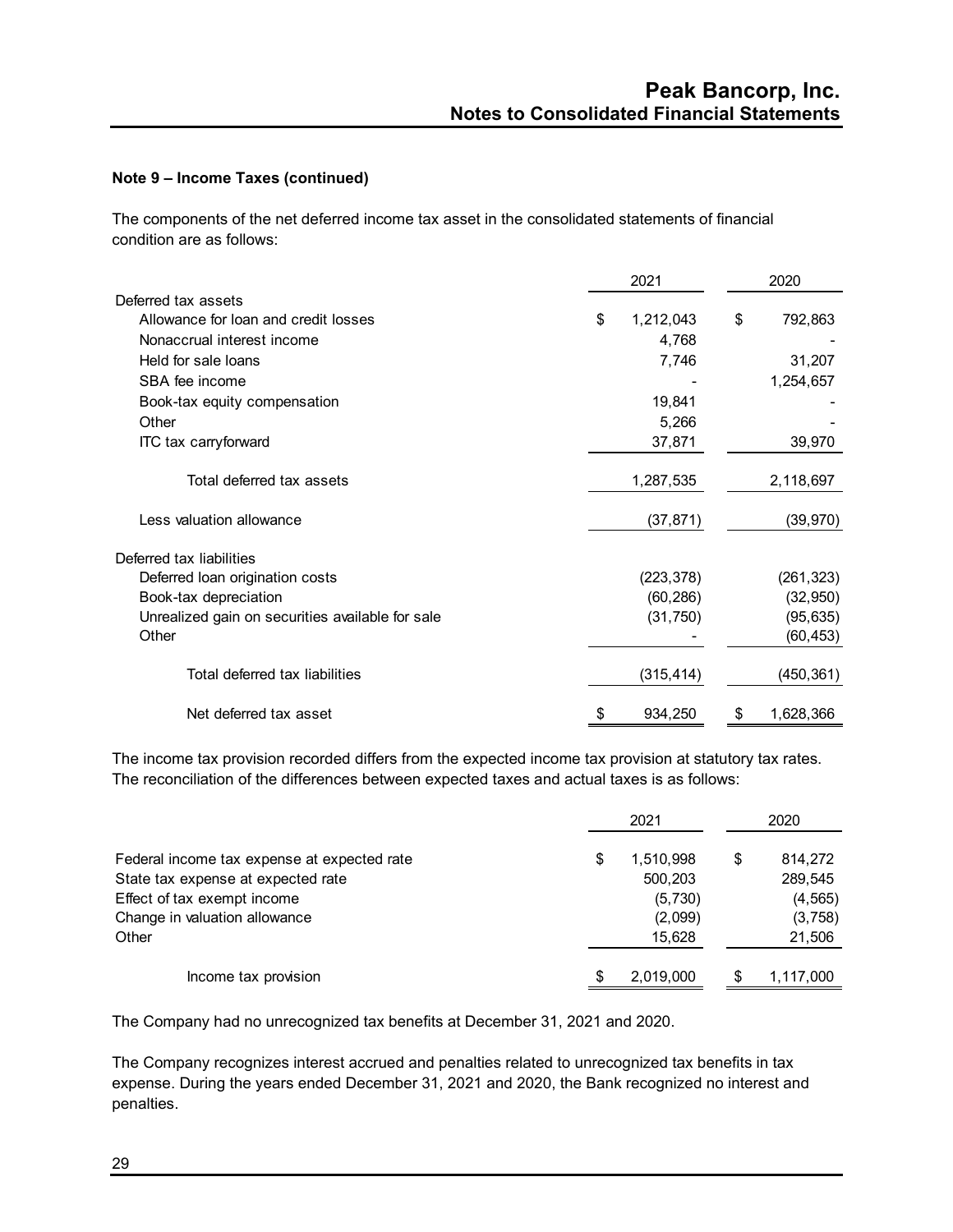#### **Note 10 – Employee Retirement Benefits**

The Bank has a deferred compensation plan known as the Idaho First Bank 401(k) Employee Stock Ownership Plan (ESOP). Employees are eligible to participate in the ESOP after attaining age 18 by making elective contributions to the ESOP. Participants are eligible for matching contributions after attaining age 21.

For the years ended December 31, 2021 and 2020, the Bank made a matching contribution of 50% of the first 8% of employee contribution. In effect, this limits the matching contribution to 4% of eligible compensation. The compensation expense relating to employer contributions for the years ended December 31, 2021 and 2020, was \$163,801 and \$138,846, respectively.

Employer contributions are made in the form of common stock of the Company. At December 31, 2021 and 2020, the ESOP owned 79,911 shares, representing ownership of 1.5% and 1.6% of the Company's common stock, respectively.

The Bank is required by regulation to provide a repurchase option to participants holding the Bank's stock, as the stock is not widely traded. The Bank is required to repurchase stock at fair market value, as determined by an independent appraisal. At December 31, 2021, there were no shares subject to this repurchase requirement.

#### **Note 11 – Related Party Transactions**

In the normal course of business, the Bank accepts deposits and makes loans to its executive officers, directors, principal shareholders, and companies affiliated with these individuals. There were approximately \$5,128,000 and \$6,105,000 of deposits from related parties at December 31, 2021 and 2020, respectively.

It is management's opinion that loans to the Bank's officers, directors, and principal shareholders are on substantially the same terms, including interest rates and collateral, as those prevailing at the time for comparable transactions with unrelated persons and do not involve more than normal risk of collectability. The activity for these loans is as follows:

|                            | 2021 |              |   | 2020         |  |  |
|----------------------------|------|--------------|---|--------------|--|--|
| Balance, beginning of year | S    | 15, 175, 058 | S | 6,166,159    |  |  |
| Advances                   |      | 7,571,421    |   | 12,602,804   |  |  |
| Payments                   |      | (4,882,182)  |   | (3,593,905)  |  |  |
| Balance, end of year       |      | 17,864,297   |   | 15, 175, 058 |  |  |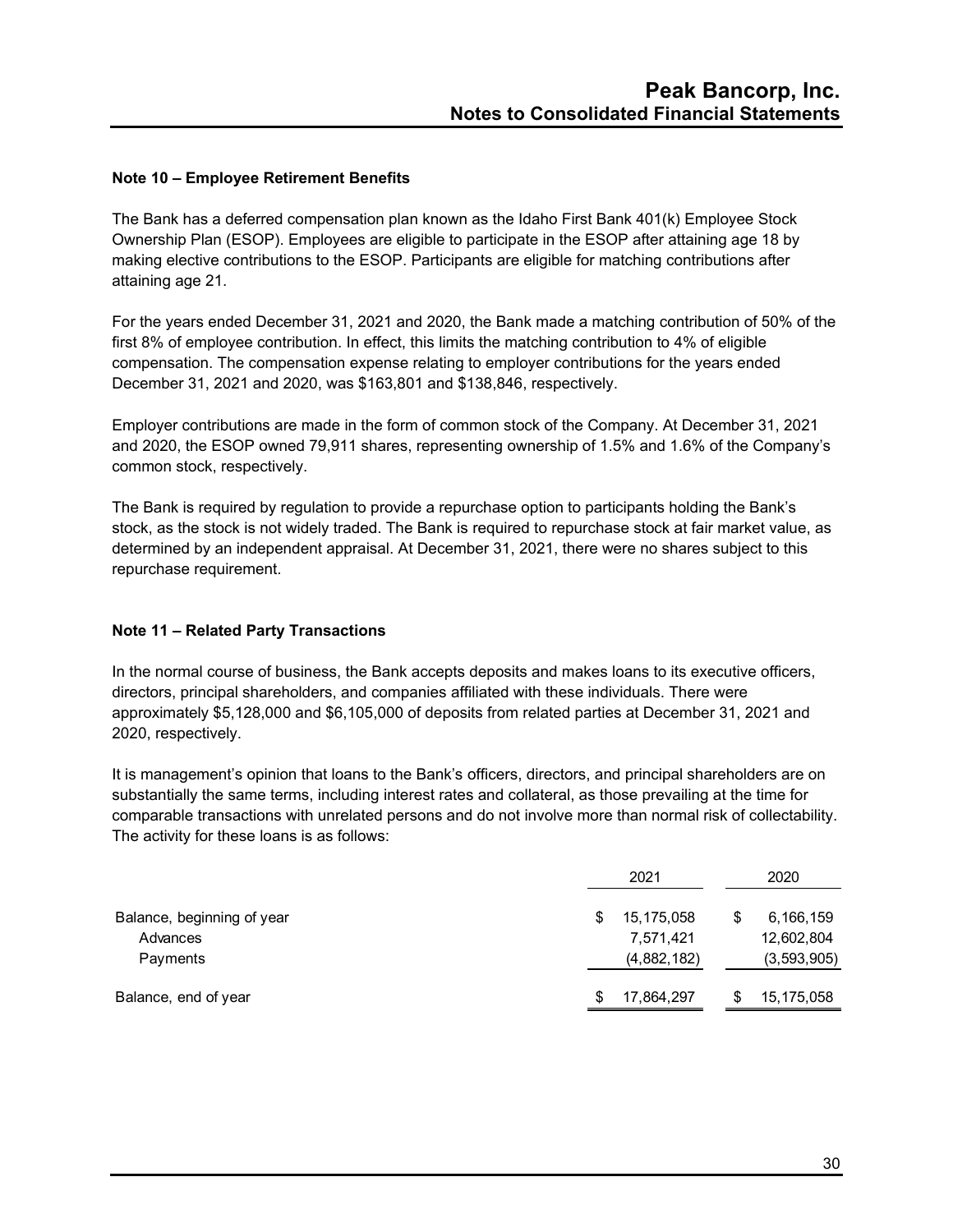#### **Note 12 – Stock Options and Stock Grants**

The Bank issued 863,276 warrants in connection with a stock offering during 2018 and 2019, which entitled warrant holders to purchase an equal number of shares of common stock at a price of 110% of the book value per share as of the last quarter prior to the exercise of the warrant. There were 363,296 warrants exercised in 2021 at a weighted average exercise price of \$7.73. There were 348,288 warrants exercised in 2020 at a weighted average exercise price of \$6.81. All warrants that were not exercised expired on December 27, 2021. There were 0 and 514,988 warrants outstanding as of December 31, 2021, and 2020, respectively.

Shareholders approved the Idaho First Bank 2014 Long-Term Equity Incentive Plan at the 2014 Annual Shareholders' Meeting. The plan allows the Bank to grant up to 500,000 shares of nonqualified stock options, incentive stock options, restricted stock, and restricted stock unit awards. Restricted stock awards generally carry terms that allow for annual vesting periods of three to five years from the award date. Stock option awards carry terms that allow for an annual vesting period of 5 years from the award date, and an expiration date of 10 years from the award date. The Company recognized \$341,477 and \$38,942 in equity compensation expense related to the equity awards in 2021 and 2020, respectively. Unrecognized compensation costs related to the equity awards granted under the Plan were \$211,272 and \$191,938 as of December 31, 2021 and 2020, respectively.

The Company granted 111,706 stock options in 2021, and 0 in 2020 to certain employees as provided by the plan. The fair value of the options granted was determined using assumptions as of the grant date of a 1.05% risk-free interest rate, 10 year expected term, 38.6% expected volatility, and no dividends. All 111,706 options were unvested as of December 31, 2021, and all were set to expire in 2031.

During 2021 and 2020, the Company granted 0 and 32,500 shares of restricted stock to certain employees as provided by the plan, respectively. There were 27,000 unvested shares of restricted stock as of December 31, 2021.

During 2021 and 2020, the Company granted 14,096 and 12,345 to Directors of the Company as part of compensation for their services. The Company recognized \$97,262 and \$81,971 in professional services expense related to the grants in 2021 and 2020, respectively.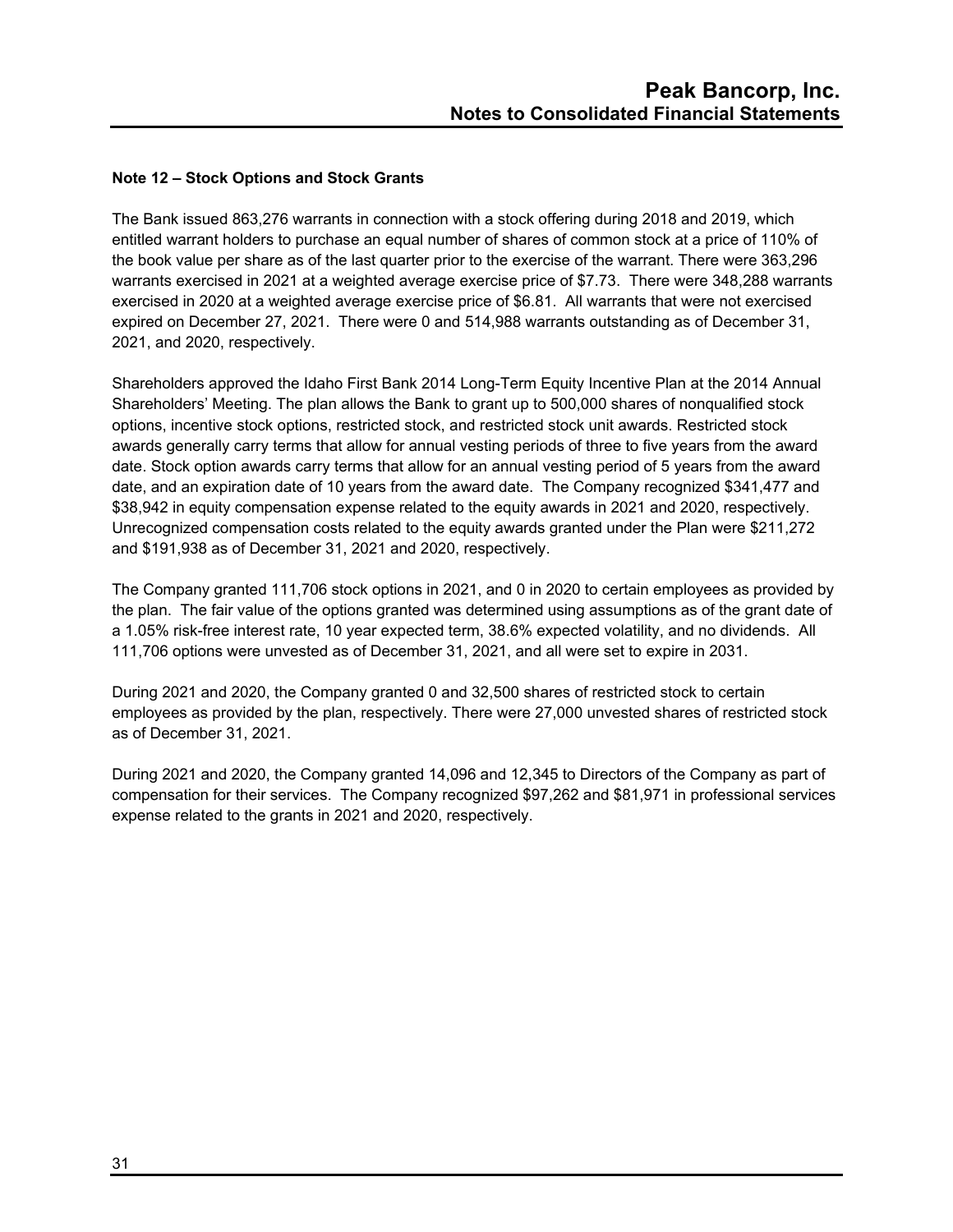#### **Note 13 – Concentrations of Credit Risk**

Most of the Bank's loans, commitments, and standby letters of credit have been granted to customers in the Bank's market area, which includes the states of Idaho and Oregon. As such, significant changes in economic conditions in Idaho or with its primary industries could adversely affect the Bank's ability to collect loans. Substantially all such customers are depositors of the Bank. The concentrations of credit, by type of loan, are set forth in Note 3. The distribution of commitments to extend credit approximates the distribution of loans outstanding. Under banking regulations, the Bank is not allowed to extend credit to any single borrower or group of related borrowers in excess of \$10,303,000 at December 31, 2021.

The Bank places its cash with financial institutions with strong capital positions. The Bank is at risk for uninsured deposits of amount in excess of \$250,000. The Bank regularly reviews the financial condition of the financial institutions at which it has uninsured deposits.

#### **Note 14 – Stockholders' Equity and Regulatory Matters**

The Bank is subject to various regulatory capital requirements administered by state and federal banking agencies. If the Bank does not meet minimum capital standards, regulators can take actions that they deem necessary to return the Bank to a safe and sound condition. Under capital adequacy guidelines and the regulatory framework for prompt corrective action, the Bank must meet specific capital guidelines that involve quantitative measures of the Bank's assets, liabilities, and certain off-balance-sheet items as calculated under regulatory accounting practices. The Bank's capital amounts and classifications are also subject to qualitative judgments by the regulators.

The final rules implementing Basel Committee on Banking Supervision's capital guidelines for U.S. Banks (Basel III rules) became effective for the Bank on January 1, 2015, with full compliance being phased in over a multi-year schedule ending on January 1, 2019. The Basel III rules establish minimum capital ratios for a Tier 1 Leverage Ratio, a Common Equity Tier 1 Risk-based Capital Ratio, a Tier 1 Risk-based Capital Ratio, and a Total Risk-based Capital Ratio. Unrealized gains or losses on the Bank's securities available for sale are not included in regulatory capital calculations.

The Bank is also required to maintain a capital conservation buffer of 2.5% in excess of the adequately capitalized risk-based capital ratios. The Bank's capital conservation buffer was 4.7% as of December 31, 2021. An institution that does not meet the capital conservation buffer requirement may be subject to restrictions on certain activities including payment of dividends, stock repurchases, and discretionary bonuses to executive officers.

Under prompt corrective action regulations there are five capital classifications; well capitalized, adequately capitalized, undercapitalized, significantly undercapitalized, and critically undercapitalized. If adequately capitalized, regulatory approval is required to accept brokered deposits. If undercapitalized, capital distributions are limited, as is asset growth and expansion. Furthermore, capital restoration plans are required if an institution becomes undercapitalized.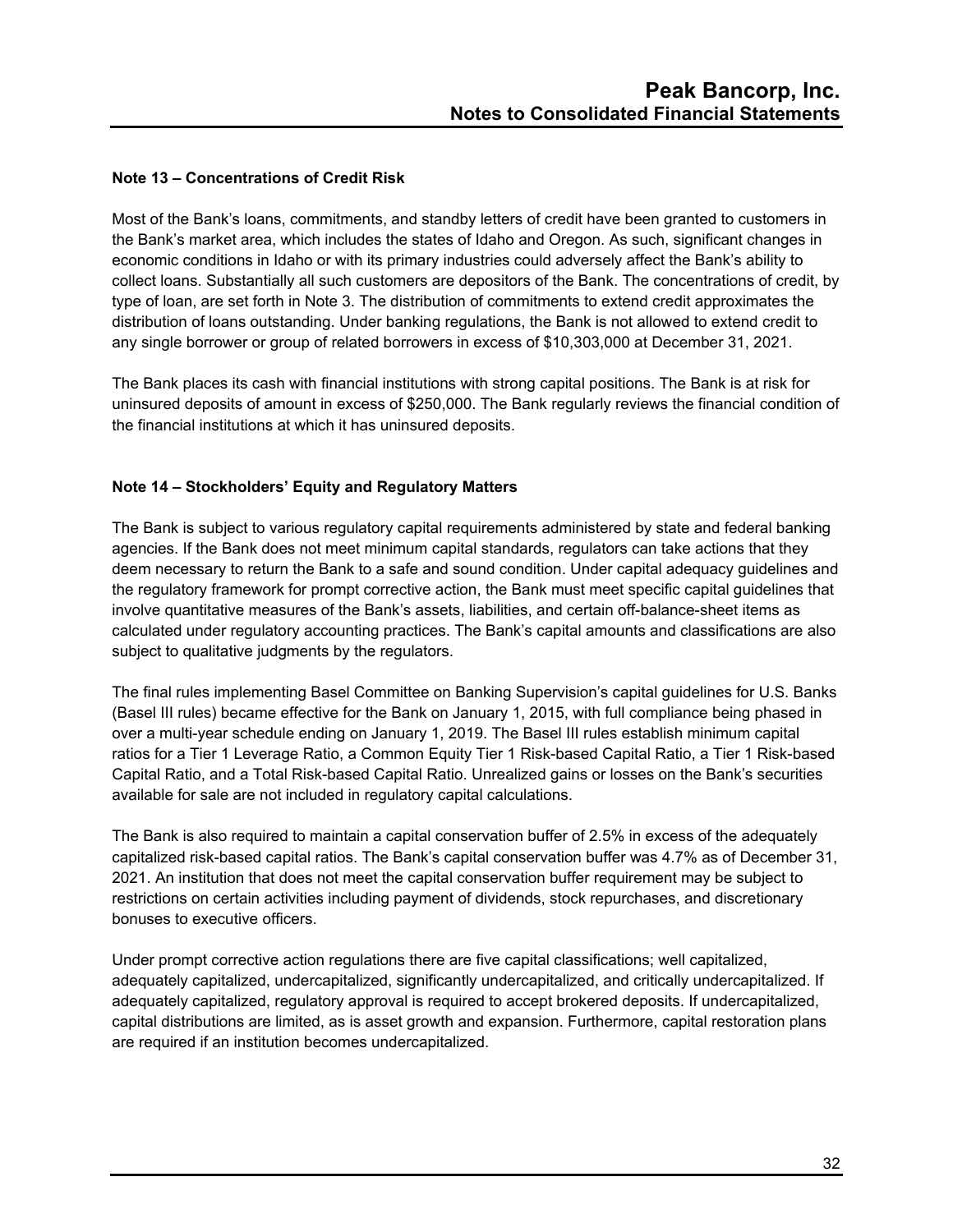#### **Note 14 – Stockholders' Equity and Regulatory Matters (continued)**

During the years 2021 and 2020, all notifications from the Idaho State Department of Finance and the FDIC categorized the Bank as well capitalized under the regulatory framework for prompt corrective action. Management believes that no conditions or events since the most recent notification would change the Bank's category. Management believes that the Bank met all regulatory capital requirements to which it is subject to as of December 31, 2021 and 2020, as summarized in the following table:

|                                            |                       |        | Minimum                     |          | Well-Capitalized            |        |  |
|--------------------------------------------|-----------------------|--------|-----------------------------|----------|-----------------------------|--------|--|
|                                            | <b>Actual Capital</b> |        | <b>Capital Requirements</b> |          | <b>Capital Requirements</b> |        |  |
|                                            | Amount                | Ratio  | Amount                      | Ratio    | Amount                      | Ratio  |  |
| December 31, 2021                          |                       |        |                             |          |                             |        |  |
| Tier 1 leverage                            | \$46,875,000          | 9.37%  | \$20,018,000                | 4.00%    | \$25,023,000                | 5.00%  |  |
| Common equity tier 1<br>risk-based capital | 46,875,000            | 11.57% | 18,230,000                  | 4.50%    | 26,332,000                  | 6.50%  |  |
| Tier 1 risk-based capital                  | 46,875,000            | 11.57% | 24,306,000                  | 6.00%    | 32,408,000                  | 8.00%  |  |
| Total risk-based capital                   | 51,513,000            | 12.72% | 32,408,000                  | 8.00%    | 40,511,000                  | 10.00% |  |
| December 31, 2020                          |                       |        |                             |          |                             |        |  |
| Tier 1 leverage                            | \$33,394,000          | 8.69%  | \$15,379,000                | 4.00%    | \$19,224,000                | 5.00%  |  |
| Common equity tier 1<br>risk-based capital | 33,394,000            | 11.21% | 13,408,000                  | 4.50%    | 19,367,000                  | 6.50%  |  |
| Tier 1 risk-based capital                  | 33,394,000            | 11.21% | 17,878,000                  | $6.00\%$ | 23,837,000                  | 8.00%  |  |
| Total risk-based capital                   | 36,613,000            | 12.29% | 23,837,000                  | 8.00%    | 29,796,000                  | 10.00% |  |

#### **Note 15 – Fair Value Measurement**

Under accounting principles generally accepted in the United States of America, most assets and liabilities of the Bank are measured at historical cost. However, the Bank is required to use alternative value measurements for some assets and liabilities, such as securities available for sale, real estate loans held for sale, impaired loans, and other real estate owned.

Fair value is the price that would be received to sell an asset or paid to transfer a liability in an orderly transaction between market participants. The framework for determining fair value follows:

**Level 1** – Quoted prices in active markets for identical instruments.

**Level 2** – Quoted prices in active markets for similar instruments; quoted prices for identical or similar instruments in markets that are not active; and model-derived valuations based on observable market data such as interest rates or yield curves.

**Level 3** – Valuations determined by unobservable data based upon subjective judgments or appraisals.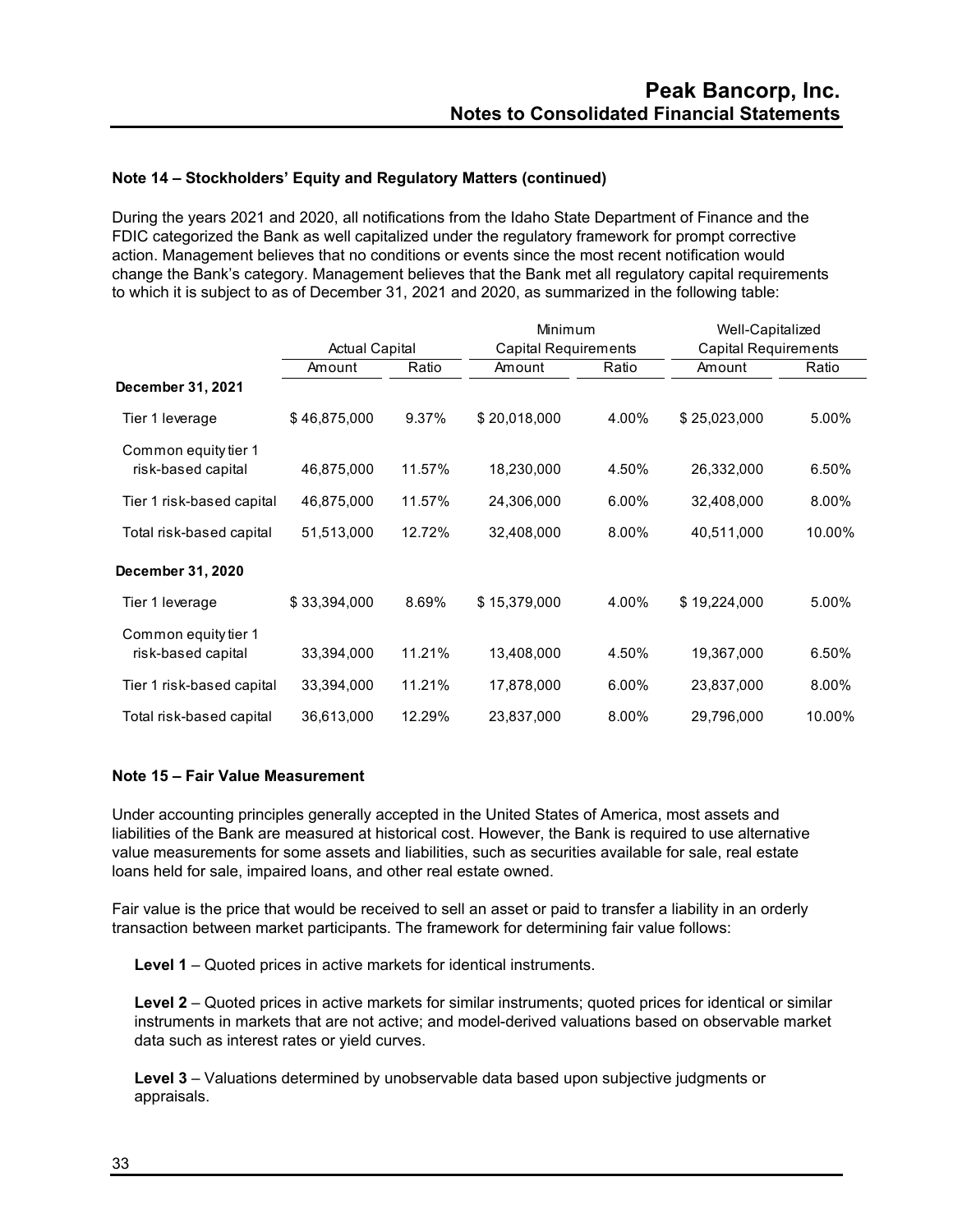#### **Note 15 – Fair Value Measurement (continued)**

The following table summarizes the Bank's assets that were measured at fair value:

|                                                                                        |    | Fair Value | Quoted Prices in<br><b>Active Markets</b><br>for Identical Assets<br>(Level 1 |    | Significant Other<br>Observable Inputs<br>(Level 2) | Significant<br>Unobservable<br><b>Inputs</b><br>(Level 3) |
|----------------------------------------------------------------------------------------|----|------------|-------------------------------------------------------------------------------|----|-----------------------------------------------------|-----------------------------------------------------------|
| December 31, 2021                                                                      |    |            |                                                                               |    |                                                     |                                                           |
| Assets measured at fair value on a<br>recurring basis                                  |    |            |                                                                               |    |                                                     |                                                           |
| Securities available for sale                                                          |    |            |                                                                               |    |                                                     |                                                           |
| U.S. treasuries and government agencies                                                | \$ | 27,517,638 | \$                                                                            | \$ | 27,517,638                                          | \$                                                        |
| Mortgage-backed securities                                                             |    | 5,285,008  |                                                                               |    | 5,285,008                                           |                                                           |
| Total securities available for sale                                                    | S  | 32,802,646 | \$                                                                            | æ. | 32,802,646                                          | \$                                                        |
| Assets measured at fair value on a<br>nonrecurring basis                               |    |            |                                                                               |    |                                                     |                                                           |
| Impaired loans                                                                         | \$ | 483,626    | \$                                                                            | \$ |                                                     | \$<br>483,626                                             |
| December 31, 2020                                                                      |    |            |                                                                               |    |                                                     |                                                           |
| Assets measured at fair value on a<br>recurring basis<br>Securities available for sale |    |            |                                                                               |    |                                                     |                                                           |
|                                                                                        |    |            |                                                                               |    |                                                     |                                                           |
| U.S. government agency securities                                                      | \$ | 7,398,948  | \$                                                                            | \$ | 7,398,948                                           | \$                                                        |
| Mortgage-backed securities                                                             |    | 5,410,079  |                                                                               |    | 5,410,079                                           |                                                           |
| Total securities available for sale                                                    |    | 12,809,027 | \$                                                                            |    | 12,809,027                                          | \$                                                        |

Securities available for sale are included under Level 2 because there may or may not be daily trades in each of the individual securities or because the valuation of these securities may be based on instruments that are not exactly identical to those owned by the Bank.

The Bank had no assets measured at fair value on a nonrecurring basis, using Level 3 measurements, at December 31, 2021 and 2020.

Impaired loans, if collateral dependent, are valued at the fair value of underlying collateral, as determined by a qualified independent appraiser, less the estimated cost to foreclose, sell, and carry the collateral. For impaired loans that are not collateral dependent, the Bank can measure fair value as described above or use a measurement based upon the present value of expected future cash flows discounted at the loan's effective interest rate.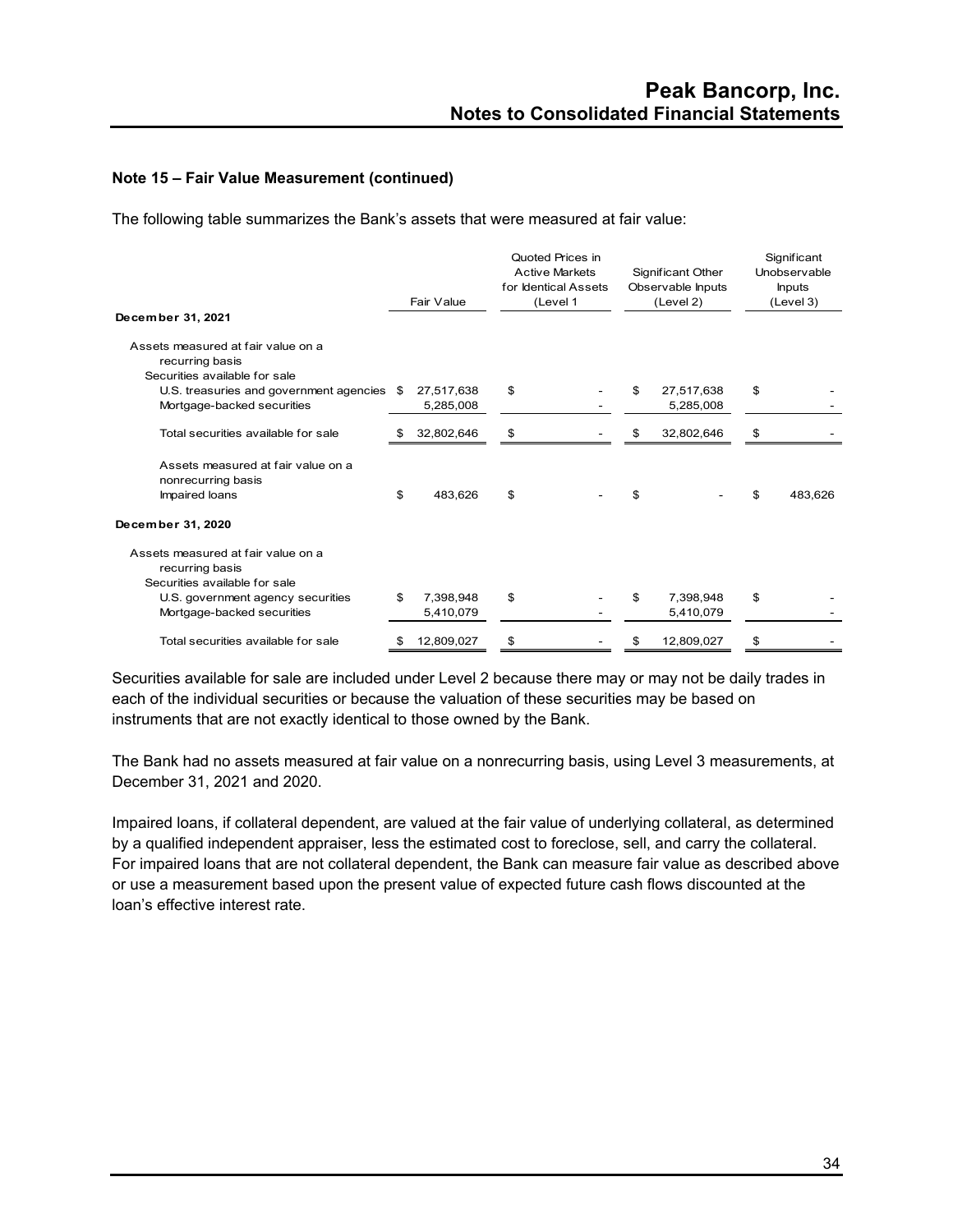#### **Note 15 – Fair Value Measurement (continued)**

The estimated fair values of the Bank's financial instruments at December 31 are as follows:

|                                        | 2021              |                       | 2020             |                       |  |
|----------------------------------------|-------------------|-----------------------|------------------|-----------------------|--|
|                                        | Carrying          | <b>Estimated Fair</b> | Carrying         | <b>Estimated Fair</b> |  |
|                                        | Amount            | Value                 | Amount           | Value                 |  |
| <b>Financial Assets</b>                |                   |                       |                  |                       |  |
| Cash and cash equivalents              | 111,121,365<br>\$ | \$111,121,365         | 41,628,487<br>\$ | 41,628,487<br>\$      |  |
| Securities available for sale          | 32,802,646        | 32,802,646            | 12,809,027       | 12,809,027            |  |
| Equity securities                      | 1,655,846         | 1,691,973             | 905,346          | 931,532               |  |
| Mortgage loans held for sale           | 912,000           | 912,000               | 3,627,400        | 3,627,400             |  |
| Net loans receivable                   | 393,499,705       | 393,746,221           | 812,320,638      | 823,730,744           |  |
| <b>Financial Liabilities</b>           |                   |                       |                  |                       |  |
| Noninterest-bearing demand             | 184,100,232       | 184,100,232           | 126,824,427      | 126,824,427           |  |
| Interest-bearing demand                | 47,739,786        | 47,739,786            | 38,322,461       | 38,322,461            |  |
| Savings                                | 205,927,775       | 205,927,775           | 123,734,559      | 123,734,559           |  |
| Time deposits                          | 32,687,335        | 32,791,515            | 59,299,419       | 59,754,061            |  |
| Line of credit                         | 5,340,625         | 5,315,476             |                  |                       |  |
| Paycheck Protection Program Loan Funds | 19,757,777        | 19,757,777            | 485,932,627      | 485,932,627           |  |
| Borrow ed funds                        | 12,000,000        | 12,105,197            | 13,000,000       | 13,297,461            |  |

Loan commitments in which the committed interest rate is less than the current market rate are insignificant.

The following methods and assumptions were used by the Bank in estimating the fair value of its financial instruments:

**Cash and cash equivalents** – The carrying amounts reported in the balance sheets for cash and cash equivalents approximate their fair value and are classified as Level 1.

**Securities available for sale** – Fair values of investment securities available for sale were primarily measured using information from a third-party pricing service. This service provides pricing information by utilizing evaluated pricing models supported with market data information. Standard inputs include benchmark yields, reported trades, broker/dealer quotes, issuer spreads, two-sided markets, benchmark securities, bids, offers, and reference data from market research publications. Fair values were estimated primarily by obtaining quoted prices for similar assets in active markets or through the use of pricing models. In cases where there may be limited or less transparent information provided by the Bank's third-party pricing service, fair value may be estimated by the use of secondary pricing services or through the use of nonbinding third party broker quotes. Securities available for sale are classified as Level 2.

**Equity securities** – The carrying value of Federal Home Loan Bank stock is stated at cost and approximates fair value based on the redemption provisions of the Federal Home Loan Bank.

The carrying value of Bankers' Bank of the West stock is stated at cost. As there is not an active market for the stock, the estimated fair value for the stock is derived from the book value per share resulting in a Level 3 classification.